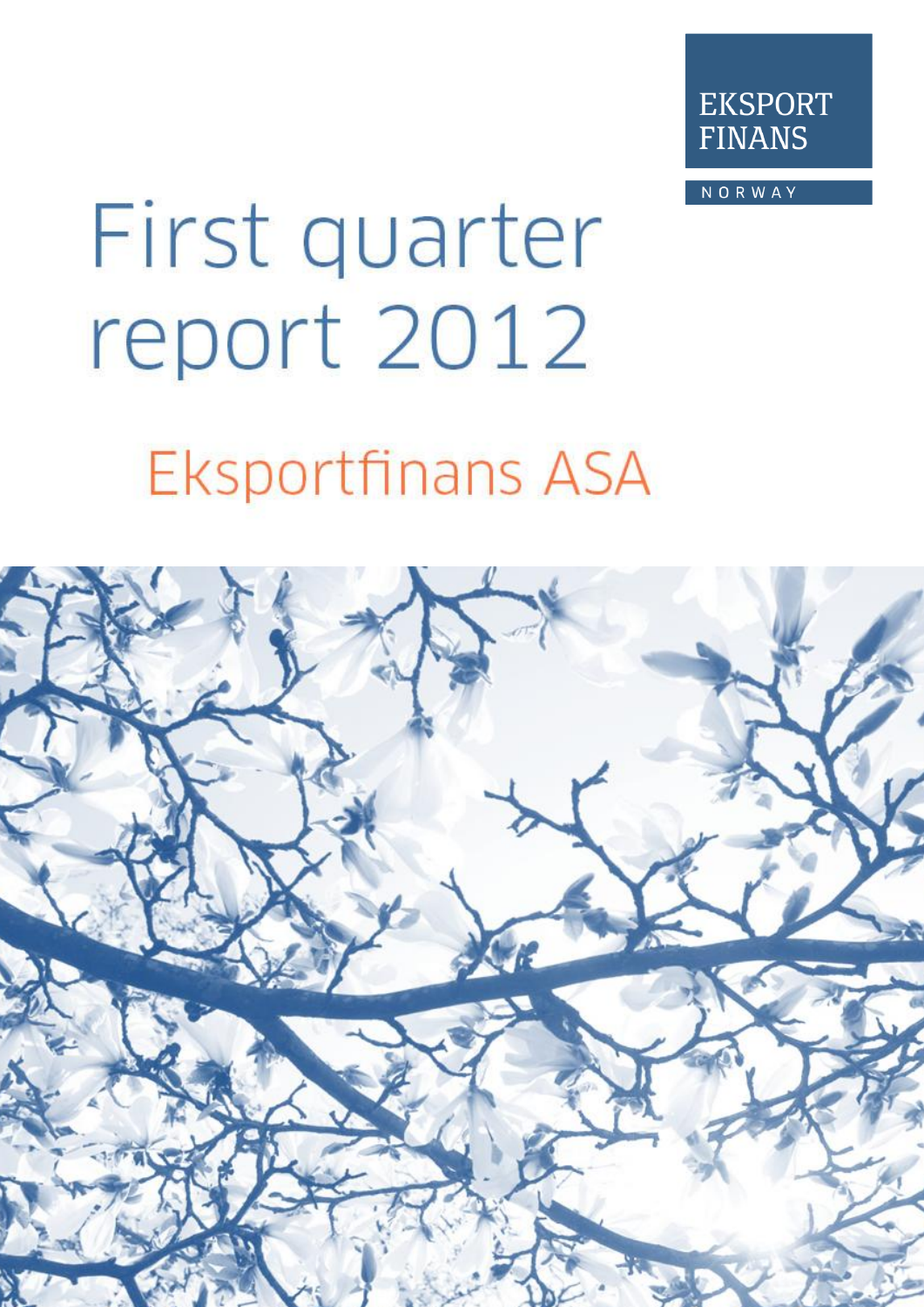| 6   |
|-----|
| 6   |
|     |
|     |
| -8  |
| - 9 |
| 10  |
|     |
|     |
|     |

The figures contained herein constitute "forward-looking statements" within the meaning of Section 27A of the U.S. Securities Act of 1933, as amended and Section 21E of the U.S. Securities Exchange Act of 1934, as amended. These forward-looking statements rely on a number of assumptions concerning future events. These forward-looking statements involve known and unknown risks, uncertainties and other factors, many of which are outside of our control, that may cause actual results to differ materially from any future results expressed or implied from the forward-looking statements. As a result, the forward-looking statements included herein should not be regarded as a representation that the plans and objectives discussed herein will be achieved. See the Company's 2011 20-F for a discussion of certain factors that may cause actual results, performance or events to be materially different from those referred to herein. Eksportfinans disclaims any intention or obligation to update or revise any forward-looking statements, whether as a result of new information, future events or otherwise.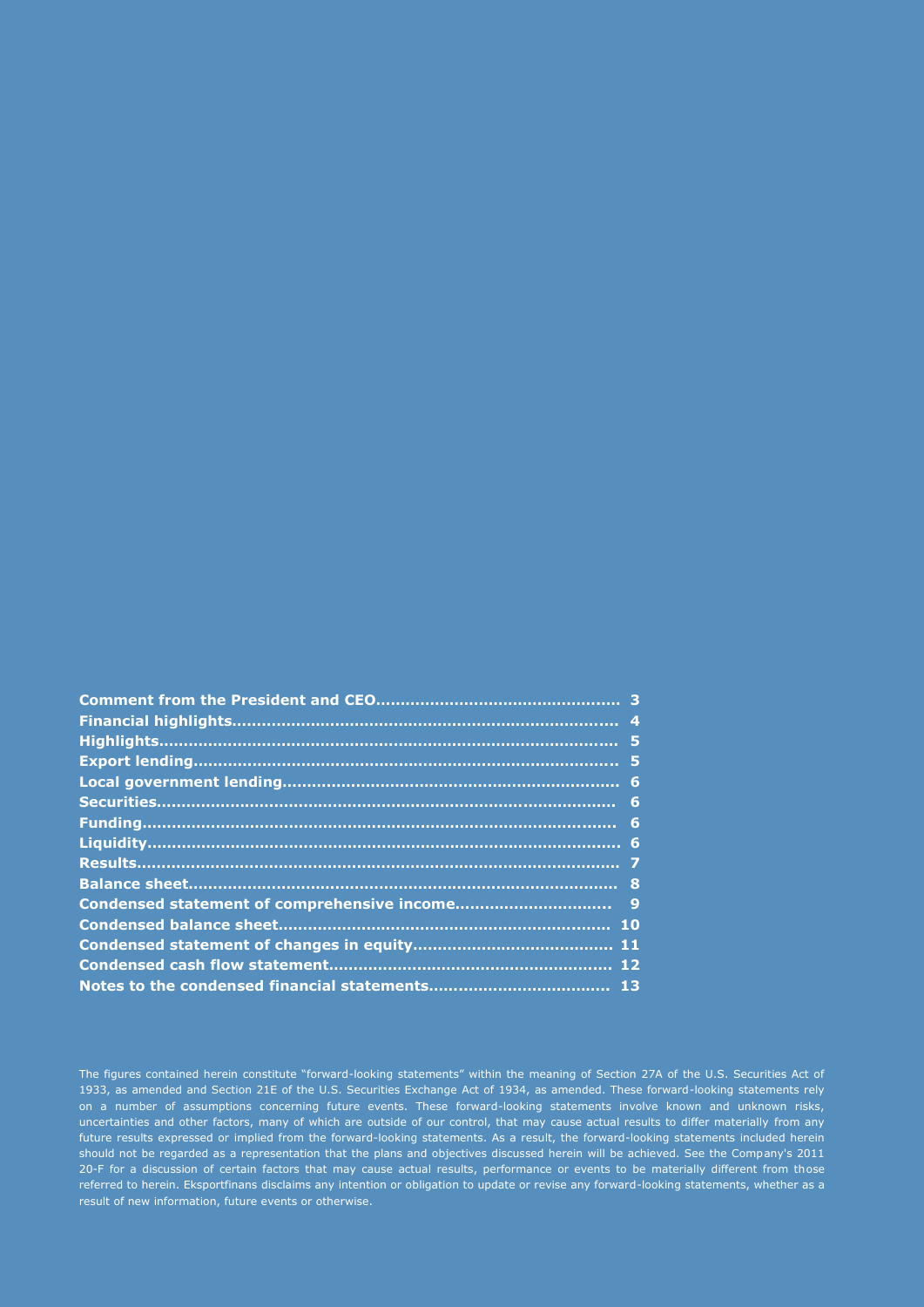

(Photo: Caroline Roka)

Eksportfinans performed well in the first quarter of 2012. Net interest income was NOK 375 million, a decrease of NOK 11 million compared to the corresponding period a year ago.

On July 1, 2012, a new state-owned entity is expected to be in place to offer governmentsupported export loans. In the year's first quarter Eksportfinans established an organizational plan for the conduct of its business after the state-owned entity begins operations. The main priority in this process was to secure the necessary expertise and skills to maintain a solid foundation for Eksportfinans' operations going forward. Also, the Company was able to contribute with some highly qualified personnel to the new state-owned entity.

In the interim period before July 1, 2012 Eksportfinans is arranging new loans on behalf of the Ministry of Trade and Industry in addition to managing the Company's own operations based on the existing portfolio of assets, liabilities and commitments.

In the first quarter of 2012 loans representing a total of NOK 4.358 billion has been transferred

to or disbursed on behalf of the Ministry of Trade and Industry. These loans are not included in the Company's balance sheet.

Leaving the first quarter, it is our perception that the investors in Eksportfinans' bonds are more reassured. In the course of the first quarter, the price on Eksportfinans' bonds increased, leading to a reduction in the accumulated gains related to the Company's own debt from NOK 42.1 billion to NOK 27.9 billion in the same period. For more information on the valuation of Eksportfinans own debt, see page 6 of this report.

We are pleased to inform that on February 13, 2012, the Financial Supervisory Authority of Norway granted extended time limits as to when Eksportfinans' loan exposures shall be in compliance with the statutory maximum limits for large exposures. For more information on large exposures, see page 5 of this report.

> Gisèle Marchand President and CEO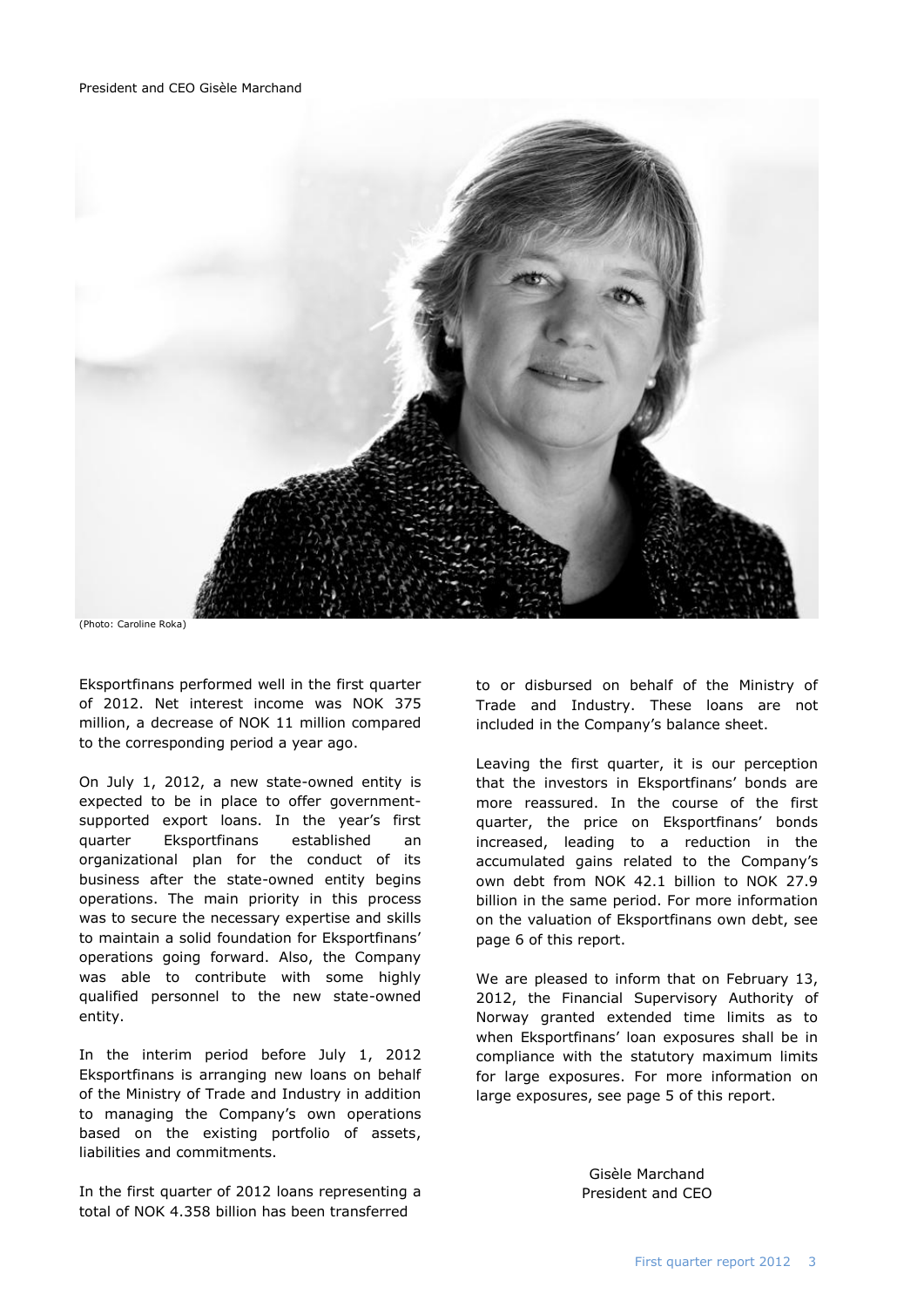# Financial highlights

Figures for interim periods are unaudited.

|                                                  | First quarter |         |  |  |
|--------------------------------------------------|---------------|---------|--|--|
| (NOK million)                                    | 2012          | 2011    |  |  |
|                                                  |               |         |  |  |
| Net interest income                              | 375           | 386     |  |  |
| Total comprehensive income for the period 1)     | (9,758)       | 52      |  |  |
| Return on equity $2)$                            | (130.9 %)     | 4.0 %   |  |  |
| Net return on average assets and liabilities 3)  | 0.74%         | 0.70%   |  |  |
| Net operating expenses/average assets 4)         | 0.05%         | 0.09%   |  |  |
|                                                  |               |         |  |  |
| Total assets                                     | 187,738       | 211,695 |  |  |
| Loans outstanding 5)                             | 112,567       | 118,638 |  |  |
| New loans disbursed                              | 442           | 7,108   |  |  |
| New bond debt issued                             | $\Omega$      | 12,644  |  |  |
| Public sector borrowers/guarantors <sup>6)</sup> | 39.4 %        | 35.7 %  |  |  |
| Core capital adequacy                            | 18.0 %        | 13.0 %  |  |  |
| Capital adequacy                                 | 21.2 %        | 17.7 %  |  |  |
|                                                  |               |         |  |  |
| Exchange rate NOK/USD <sup>7)</sup>              | 5.6933        | 5.5135  |  |  |
|                                                  |               |         |  |  |

#### **Definitions**

- 1.Total comprehensive income for the period: Net losses on financial instruments at fair value amounts to NOK 13,900 million in the first quarter of 2012 compared to a loss of NOK 263 million in the first quarter of 2011.
- 2. Return on equity: Total comprehensive income for the period/average equity (average of opening and closing balance).
- 3. Net return on average assets and liabilities: The difference between net interest income/average interest generating assets and net interest expense/average interest bearing liabilities (average of daily calculations for the period).
- 4. Net operating expenses (salaries and other administrative expenses + depreciation + other expenses other income)/average assets (average of opening and closing balance).
- 5. Total loans outstanding: Consists of loans due from customers and part of loans due from credit institutions in the balance sheet. Accrued interest and unrealized gains/(losses) are not included, see notes 4, 5 and 6 to the accompanying unaudited condensed financial statements.
- 6. The ratio of public sector loans (municipalities, counties and Norwegian and foreign central government, including the Norwegian Guarantee Institute for Export Credits (GIEK) as borrowers or guarantors) to total lending.
- 7. Exchange rate at balance sheet date.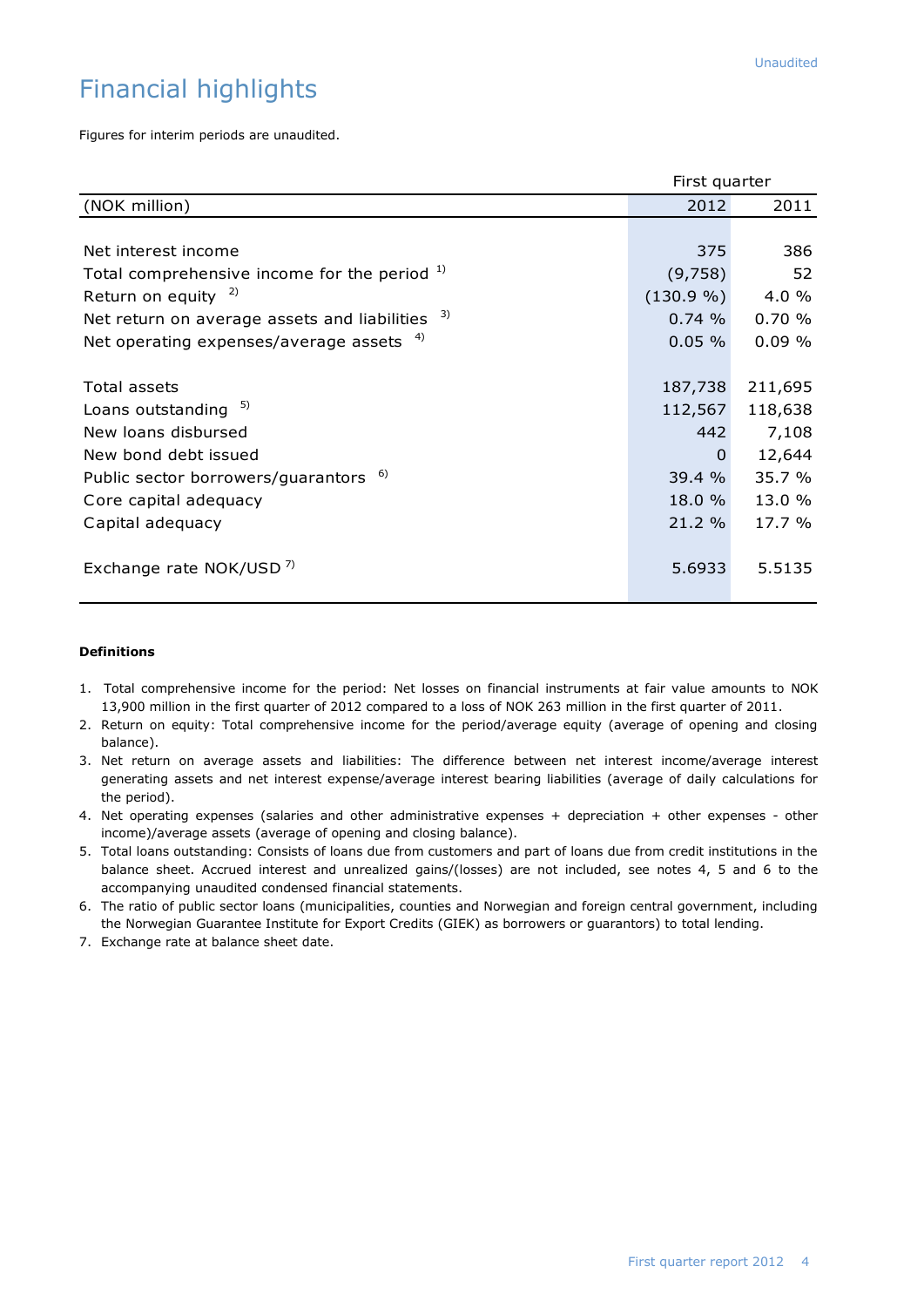# **Highlights**

#### **First quarter 2012**

Underlying business operations showed continued good performance in the first quarter of 2012. Net interest income was NOK 375 million in the period, compared to NOK 386 million in the first quarter of 2011. This reduction was mainly due to the lower level of interest generating assets in the first quarter of 2012.

Total comprehensive income was negative NOK 9,758 million in the first quarter of 2012. The comparative figure was NOK 52 million in the first quarter of 2011. The large decrease is due to unrealized losses on Eksportfinans' own debt (as explained under the section "Results").

Net profit excluding unrealized gains and losses and excluding realized losses hedged by the Portfolio Hedge Agreement (the "**PHA**") (as explained under the section "Results") was NOK 238 million in the first quarter of 2012, compared to NOK 241 million in the corresponding period in 2011.

The core capital adequacy ratio at March 31, 2012 was 18.0 percent, which was 5.0 percentage points higher than that at March 31, 2011.

Total assets amounted to NOK 188 billion at March 31, 2012, compared to NOK 212 billion at March 31, 2011 and NOK 214 billion at December 31, 2011. The reduction since year end was mainly due to the fact that since November 18, 2011 Eksportfinans has not been making new loans in the Company's name except with respect to commitments that existed prior to such date.

#### **Regulatory framework**

Since January 1, 2011, Eksportfinans has been subject to a temporary exemption from the new regulations concerning the calculation of exposures to one single client introduced by the Norwegian Ministry of Finance and which are the same as the prevailing provisions in the European Union under the Capital Requirements Directive (Directive 2006/48/EU). During the exemption period the Company can continue to use the reporting standards for large exposures that were in effect in 2010. The exemption is valid until December 31, 2012.

In a letter dated February 13, 2012, the Financial Supervisory Authority of Norway ("**FSA**") granted extended time limits as to when Eksportfinans' loan exposures shall be in compliance with the statutory maximum limits for large exposures. The new time limits are specific to each loan and fall between December 31, 2014 and December 31, 2016.

The exemption is conditioned on Eksportfinans not increasing its exposures under the loans beyond the level of exposures that are currently contemplated by such loans. The FSA has also requested Eksportfinans to adapt to the statutory requirement as soon as possible, to the extent possible.

The five loans previously reported to potentially be in breach of the prevailing regulations at the end of 2012 are covered by the extended exemption.

# Export lending

New disbursements were NOK 442 million in the first quarter of 2012 (based on commitments made before November 18, 2011), compared to NOK 7.1 billion in the first quarter of 2011.

The lower volume of new lending in 2012 is a consequence of the government's decision to assume responsibility for the governmentsupported export credit scheme that until recently was managed by Eksportfinans, and the Company's subsequent decision to currently discontinue making new loans, except for loans for which commitments existed prior to November 18, 2011.

The volume of outstanding export loans was NOK 102.4 billion at March 31, 2012 compared to NOK 99.4 billion at March 31, 2011 and NOK 111.3 billion at December 31, 2011.

On July 1, 2012, a new state-owned entity is expected to be in place to offer governmentsupported export loans. In the interim period Eksportfinans is arranging new loans on behalf of the Ministry of Trade and Industry in addition to the Company's own disbursements based on the commitments existing before November 18, 2011.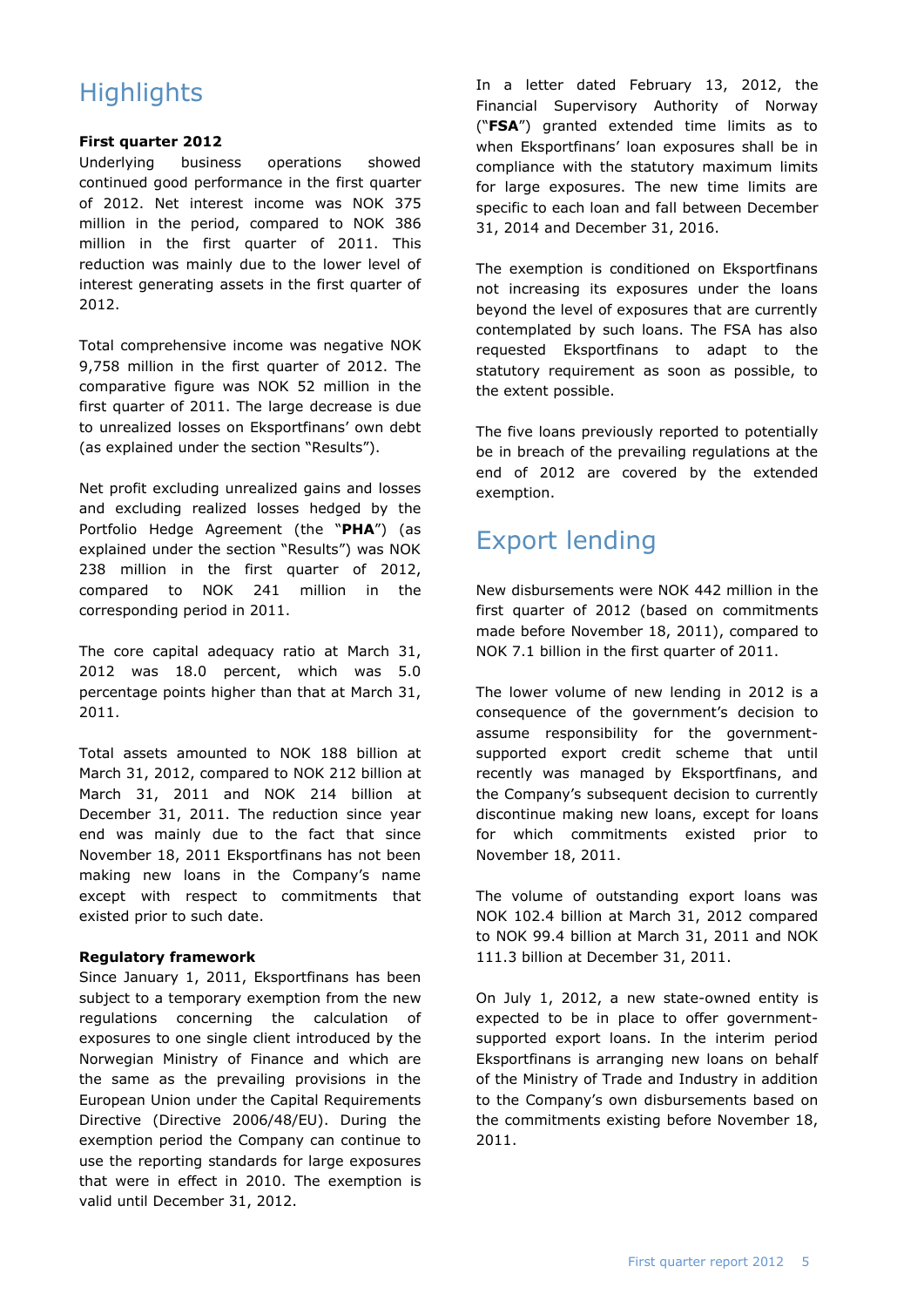## Local government lending

Eksportfinans' total involvement in local government lending totaled NOK 10.1 billion at March 31, 2012, compared to NOK 19.2 billion at March 31, 2011 and NOK 10.5 billion at December 31, 2011.

## **Securities**

The total securities portfolio was NOK 44.4 billion at March 31, 2012, compared to NOK 64.1 billion at March 31, 2011 and NOK 51.9 billion at December 31, 2011. The reduction since year end was mainly due to repayments of investments, and liquidity management fluctuations.

The securities portfolio consists of two different sub-portfolios. The first is subject to a Portfolio Hedge Agreement with Eksportfinans shareholders which has been in place since February 29, 2008 (the **"PHA portfolio"**), and the second is maintained for the purpose of liquidity (referred to herein as the **"liquidity reserve portfolio"**).

The fair value of the PHA portfolio was NOK 20.7 billion at March 31, 2012, compared to NOK 32.1 billion at March 31, 2011 and NOK 23.4 billion at December 31, 2011. The PHA portfolio will largely be run off to maturity. See Note 14 to the accompanying unaudited condensed financial statements and the Company's Annual Report on Form 20-F for the fiscal year ended December 31, 2011, which was filed with the Securities and Exchange Commission ("the **Commission**") on March 30, 2012 ("the **2011 20-F**") for further information about the PHA.

The fair value of the liquidity reserve portfolio was NOK 23.7 billion at March 31, 2012, compared to NOK 28.5 billion at December 31, 2011 and NOK 31.7 billion at March 31, 2011.

# Funding

According to plan, Eksportfinans did not obtain new funding from the markets during the first quarter of 2012.

# **Liquidity**

As at March 31, 2012, the Company has liquidity reserves totaling NOK 48.5 billion, consisting of the liquidity reserve portfolio of NOK 23.7 billion, the PHA portfolio not pledged as security of NOK 14.8 billion and cash equivalents of NOK 10.0 billion. In addition to this liquidity reserve, the Company manages liquidity risk both through matching maturities for assets and liabilities and through stresstesting for the short- and medium term. A maturity analysis of financial liabilities based on both contractual and expected maturities is included in note 16 of the accompanying unaudited condensed financial statements.

The following table sets forth the cumulative liquidity of our Liquidity Portfolio, as measured by short-term liquidity as of March 31, 2012, plus the difference between i) the amounts of maturing loans and investments and ii) the amounts of maturing bond debt, based on estimated maturities.

The figures in the table represent principal and interest payable at nominal date. First possible call dates and trigger dates, according to the relevant contracts, are applied in the classification of the maturities.

|              |                                                                 |                                 | Estimated              |                         |
|--------------|-----------------------------------------------------------------|---------------------------------|------------------------|-------------------------|
|              | Estimated                                                       | Estimated                       | long-term              | Estimated               |
| (NOK         | long-term                                                       | loan receivables investm. (PHA) |                        | cumulative              |
| million)     | debt maturing <sup>4</sup>                                      | maturing <sup>5)</sup>          | maturing <sup>6)</sup> | liquidity <sup>7)</sup> |
|              | Short-term liquidity (actual) at March 31, 2012 <sup>1)</sup> : |                                 |                        | 33,333                  |
| 2012         | 20,760                                                          | 18,463                          | 6,494                  | 37,530                  |
| $2013^{2}$   | 37,494                                                          | 23,595                          | 3,504                  | 27,135                  |
| 2014         | 24,792                                                          | 20,932                          | 2,454                  | 25,730                  |
| $2015^{3}$   | 18,379                                                          | 16,283                          | 696                    | 24,329                  |
| 2016         | 19,445                                                          | 12,920                          | 1,053                  | 18,858                  |
| 2017         | 8,117                                                           | 5,318                           | 1,729                  | 17,788                  |
| 2018         | 1,611                                                           | 3,962                           | 63                     | 20,202                  |
| 2019         | 1,728                                                           | 4,136                           | 394                    | 23,004                  |
| 2020         | 894                                                             | 2,642                           | 563                    | 25,315                  |
| 2021         | 2,163                                                           | 1,150                           | 150                    | 24,453                  |
| Thereafter   | 20,986                                                          | 3,145                           | 5,593                  | 12,204                  |
| <b>Total</b> | 156,368                                                         | 112,545                         | 22,695                 |                         |

1) Short-term liquidity is comprised of the sum of our Liquidity Reserve Portfolio (at fair value), deposits and principal outstanding of commercial paper funding

2) Includes the principal outstanding of GBP 50 million Capital Contribution Securities, which are redeemable from February 19, 2013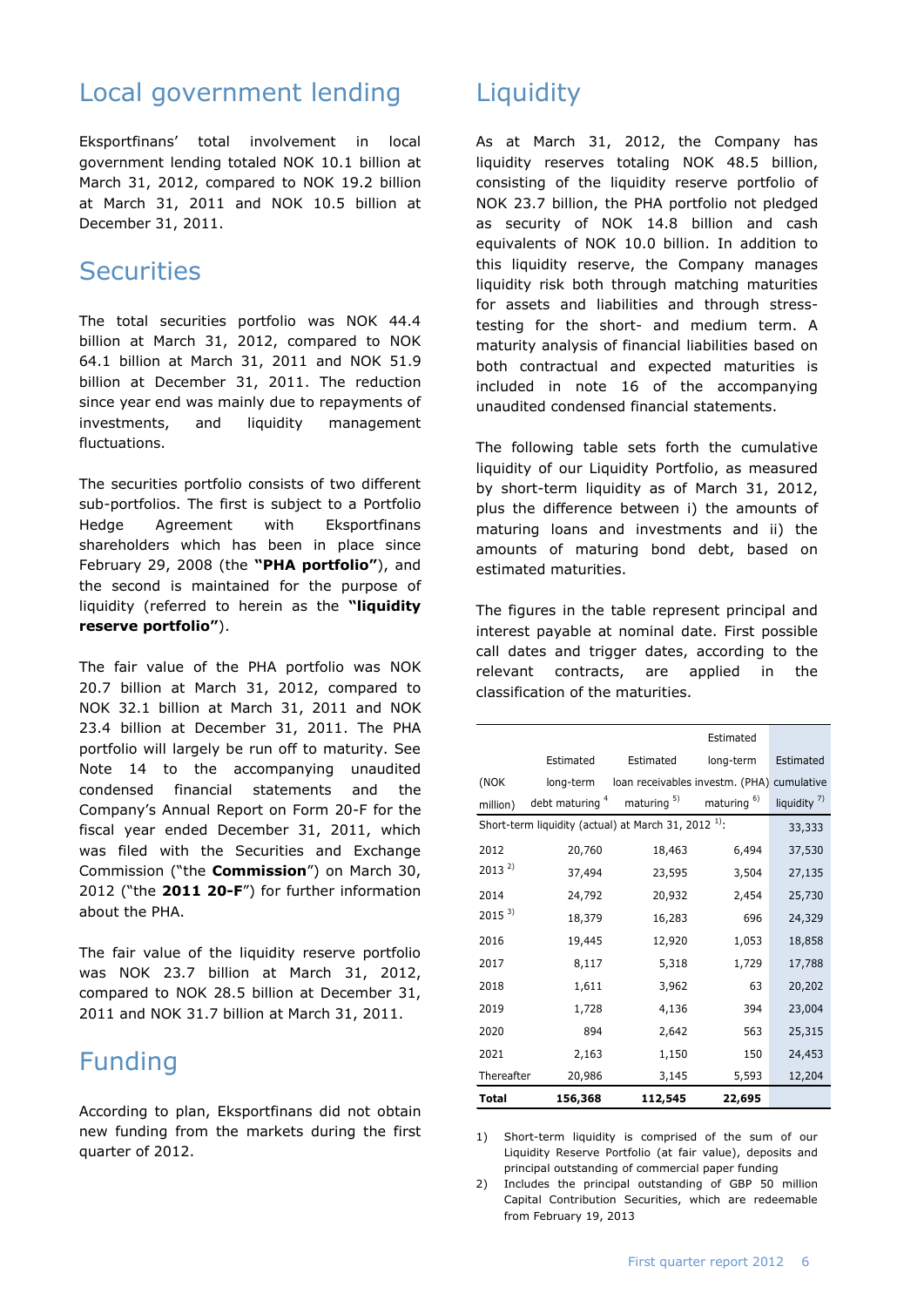- 3) Includes the principal outstanding of JPY 50 million subordinated debt issue maturing in 2015. This debt is categorized as supplementary capital (lower tier II) according to the Norwegian capital adequacy regulations
- 4) Principal outstanding net of our repurchases of own debt securities. The column includes single- and multi-callable issues. Includes notional cash flows of derivatives economically hedging structured bond debt. For the structured bond debt with call and trigger options, the expected maturity is estimated using a sophisticated valuation system. The actual maturities might differ from these estimations
- 5) Represents principal outstanding of Loan Receivables
- 6) Represents principal outstanding of investments in the PHA portfolio
- 7) Represents estimated cumulative liquidity at year-end except for the first row which states the actual liquidity at March 31, 2012

# **Results**

#### **Net interest income**

Net interest income was NOK 375 million in the first quarter of 2012. This was NOK 11 million lower than for the corresponding period in 2011. The main reason for the lower net interest income was the lower level of the interest generating assets, specifically the securities portfolio and municipal lending portfolio, in the first quarter of 2012 compared to the first quarter of 2011.

The net return on average assets and liabilities (see "Financial highlights" on page 4) was 0.74 percent in the first quarter of 2012, compared to 0.70 percent for the corresponding period in 2011.

#### **Net other operating income**

Net other operating income was negative NOK 13,875 million for the first quarter of 2012 compared to negative NOK 262 million in the same period in 2011.

The main reason for this significant change is the large fluctuation in the market prices of Eksportfinans' own debt. These prices were reduced significantly following the decision by the Norwegian government on November 18, 2011 to establish a state-funded export financing scheme and the consequential rating downgrades. However, since year end 2011, the market prices of Eksportfinans have increased significantly.

These market fluctuations have led to large changes in the fair value of Eksportfinans' own debt. In the first quarter of 2012, unrealized losses on Eksportfinans' own debt amounted to NOK 22,131 million compared to unrealized

losses of NOK 511 million in the first quarter of 2011 (see note 2 to the accompanying unaudited condensed financial statements). Net of derivatives, this resulted in an unrealized loss of NOK 14,149 million compared to an unrealized loss of NOK 311 million in the first quarter of 2011 (see note 15 to the accompanying unaudited condensed financial statements). The cumulative unrealized gain on Eksportfinans' own debt, net of derivatives, is NOK 27,921 million as of March 31, 2012 compared to an unrealized gain of NOK 42,070 million as per December 31, 2011.

These unrealized gains on Eksportfinans' own debt will be reversed as unrealized losses in future periods following any tightening in credit spreads and the passage of time. Capital adequacy will not be affected by this in any material way as changes in fair value caused by movements in credit spread changes do not have an impact on total regulatory capital.

In addition to the net unrealized losses on Eksportfinans' own debt of NOK 14,149 million (net of derivatives), net other operating income in the first quarter of 2012 included an unrealized gain on loans, net of derivatives, of NOK 131 million (compared to an unrealized gain of NOK 95 million in the first quarter of 2011), an unrealized gain on bonds under the PHA of NOK 265 million (compared to an unrealized gain of NOK 140 million in the corresponding period in 2011) and an unrealized loss of NOK 278 million on the PHA itself (compared to an unrealized loss of NOK 147 million in the first quarter of 2011). (See notes 2 and 15 to the accompanying unaudited condensed financial statements for the breakdown of these line items).

#### **Total operating expenses**

Total operating expenses amounted to NOK 52 million in the first quarter of 2012, the same as in the first quarter of 2011. The key ratio of net operating expenses in relation to average assets was 0.05 percent in the first quarter of 2012, compared to 0.09 percent for the same period in 2011. The reason for this decrease is that the agreement with the Ministry of Trade and Industry (the "**Ministry**") in which Eksportfinans has a mandate to arrange loans on behalf of the Ministry until July 1, 2012 allows Eksportfinans to be reimbursed for its costs by the Ministry. This fee is booked as Other Income, which is deducted from operating expenses when calculating the key ratio of net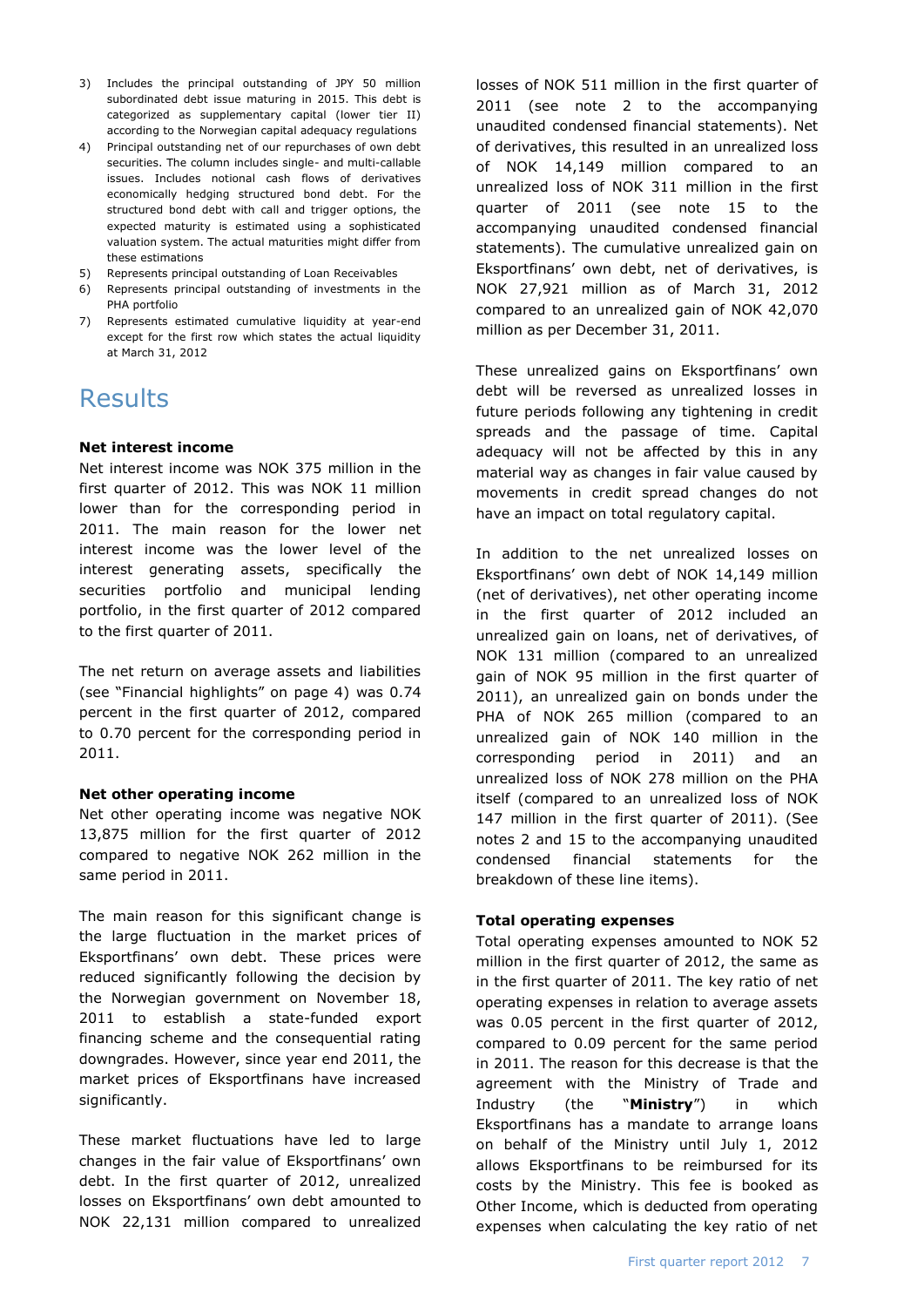operating expenses relative to average assets (see footnote 4 to Financial Highlights).

#### **Profit/(loss) for the period**

Total comprehensive income in the first quarter of 2012 was negative NOK 9,758 million, compared to NOK 52 million in the corresponding period of 2011. The decrease is due to the large unrealized losses on Eksportfinans' own debt.

Return on equity was negative 130.9 percent in the first quarter of 2012, compared to positive 4.0 percent in the first quarter of 2011 for the same reason.

The non-IFRS measure of profit excluding unrealized gains and losses on financial instruments and excluding realized losses hedged by the PHA, and the corresponding return on equity, is shown in the table below. These calculations may be of interest to investors because they assess the performance of the underlying business operations without the volatility caused by fair value fluctuations, including specifically the reversal of previously recognized unrealized gains on Eksportfinans' own debt, and the realized losses on investments which are hedged by the PHA.

|                                                                                                                                                                                                                                                                             | First   |      |  |  |
|-----------------------------------------------------------------------------------------------------------------------------------------------------------------------------------------------------------------------------------------------------------------------------|---------|------|--|--|
|                                                                                                                                                                                                                                                                             | quarter |      |  |  |
| (NOK million)                                                                                                                                                                                                                                                               | 2012    | 2011 |  |  |
|                                                                                                                                                                                                                                                                             |         |      |  |  |
| Comprehensive income<br>for the period in accordance with IFRS                                                                                                                                                                                                              | (9,758) | 52   |  |  |
|                                                                                                                                                                                                                                                                             |         |      |  |  |
| Net unrealized losses/(gains)<br>Unrealized                                                                                                                                                                                                                                 | 13,886  | 265  |  |  |
| gains/(losses) related to Iceland 1)                                                                                                                                                                                                                                        | (3)     | (3)  |  |  |
| Tax effect $2)$                                                                                                                                                                                                                                                             | (3,887) | (73) |  |  |
| Non-IFRS profit for the period<br>excluding unrealized gains/(losses)<br>on financial instruments and excluding<br>realized losses hedged by the PHA                                                                                                                        | 238     | 241  |  |  |
|                                                                                                                                                                                                                                                                             |         |      |  |  |
| Return on equity based on profit for the<br>$\sim$ . The state of the state of the state of the state of the state of the state of the state of the state of the state of the state of the state of the state of the state of the state of the state of the state of the st |         |      |  |  |

period excluding unrealized gains/(losses) on financial instruments and excluding

realized losses hedged by the PHA  $^{3}$  15.6 % 18.8 % 1) Reversal of previously recognized loss (at exchange rates applicable at March 31, 2012).

2) 28 percent of the items above.

3) Return on equity: Profit for the period/average equity adjusted for proposed not distributed dividends.

Profit excluding unrealized gains and losses and excluding realized losses hedged by the PHA amounted to NOK 238 million in the first quarter of 2012. This was a decrease of NOK 3 million compared to the same period in 2011.

## Balance sheet

Total assets amounted to NOK 188 billion at March 31, 2012, compared to NOK 212 billion at March 31, 2011 and NOK 214 billion at December 31, 2011. This is mainly due to no new lending business, and repayment of the current loan and Securities portfolio.

Loans totalling NOK 1.5 billion have been transferred from Eksportfinans to the Ministry during the first quarter of 2012. These loans are CIRR-qualifying loans that have been partially disbursed on Eksportfinans' accounts before November 18, 2011, and the remaining part has been disbursed on behalf of the Ministry and to the Ministry's balance. In consideration for the disbursed amount and accrued interest, these part disbursements made before November 18, 2011 have been transferred to the Ministry.

Outstanding commercial paper and bond debt was NOK 129 billion at March 31, 2012, compared to NOK 182 billion at March 31, 2011 and NOK 141 billion at December 31, 2011. The main reason for the decrease since year end is the repayment of debt.

The capital adequacy ratio was 21.2 percent at March 31, 2012 compared to 17.7 percent at March 31, 2011 and 19.4 percent at December 31, 2011. The core capital adequacy ratio was 18.0 percent at March 31, 2012, compared to 13.0 percent at March 31, 2011 and 16.1 percent at December 31, 2011. The increase in the capital adequacy ratios is mainly due to high core earnings combined with a lower riskweighted balance.

> Oslo, May 10, 2012 EKSPORTFINANS ASA The Board of Directors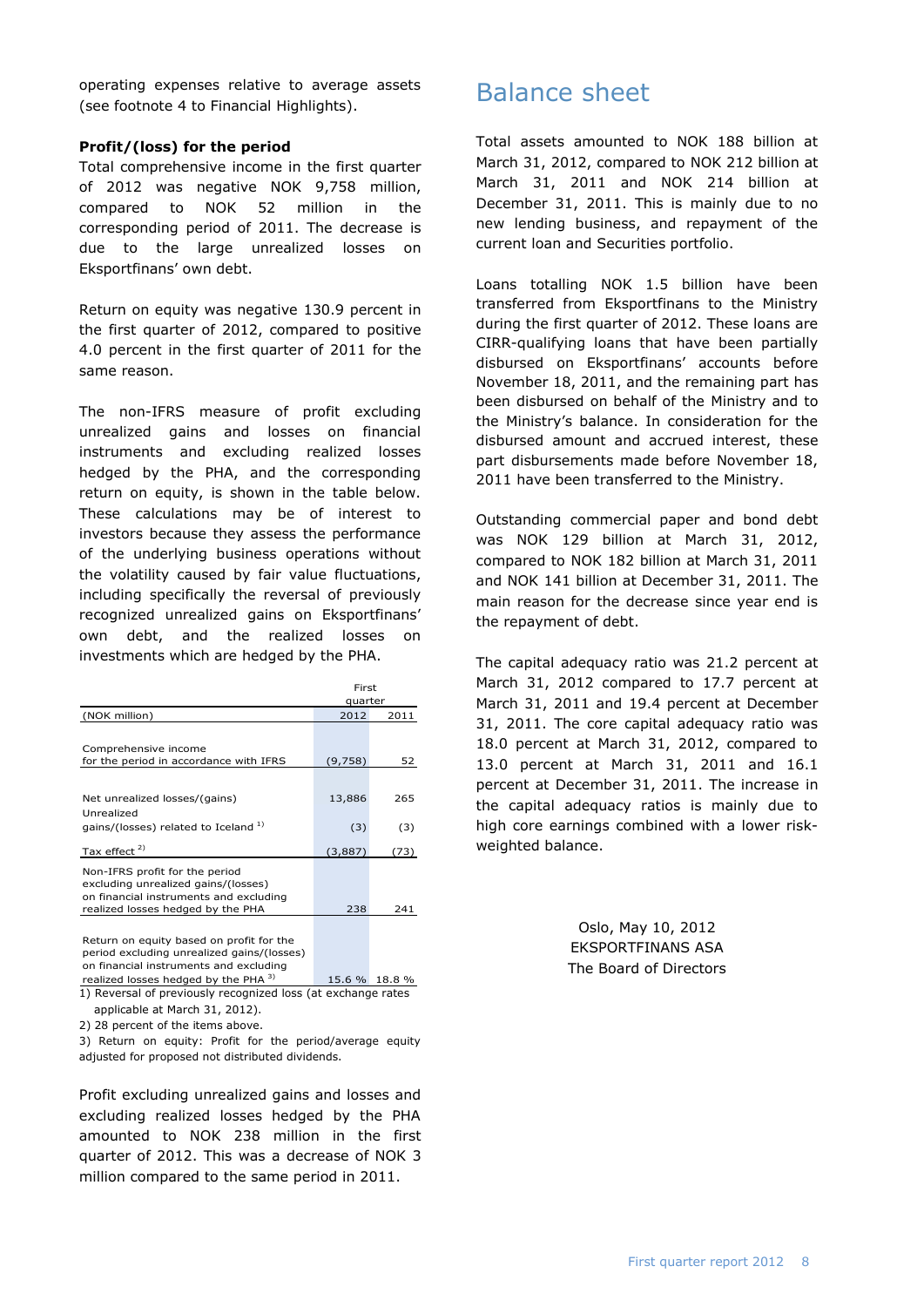# Condensed statement of comprehensive income

Figures for interim periods are unaudited.

| First quarter                                             |           |       |       |
|-----------------------------------------------------------|-----------|-------|-------|
| (NOK million)                                             | 2012      | 2011  | Note  |
| Interest and related income                               | 1,364     | 1,369 |       |
| Interest and related expenses                             | 989       | 983   |       |
| <b>Net interest income</b>                                | 375       | 386   |       |
| Commissions and income related to banking services        | 0         | 0     |       |
| Commissions and expenses related to banking services      |           |       |       |
| Net gains/(losses) on financial instruments at fair value | (13,900)  | (263) | 2, 15 |
| Other income                                              | 26        | 2     |       |
| Net other operating income/ (loss)                        | (13, 875) | (262) |       |
| <b>Total operating income</b>                             | (13,500)  | 124   |       |
| Salaries and other administrative expenses                | 46        | 45    |       |
| Depreciation                                              | 5         | 4     |       |
| Other expenses                                            |           | 3     |       |
| Impairment charges on loans at amortized cost             | $\Omega$  | 0     |       |
| <b>Total operating expenses</b>                           | 52        | 52    |       |
|                                                           |           | 72    |       |
| Pre-tax operating profit/(loss)                           | (13,552)  |       |       |
| Taxes                                                     | (3,794)   | 20    |       |
| Profit/(loss) for the period                              | (9,758)   | 52    |       |
| Other comprehensive income                                | 0         | 0     |       |
| <b>Total comprehensive income</b>                         | (9,758)   | 52    |       |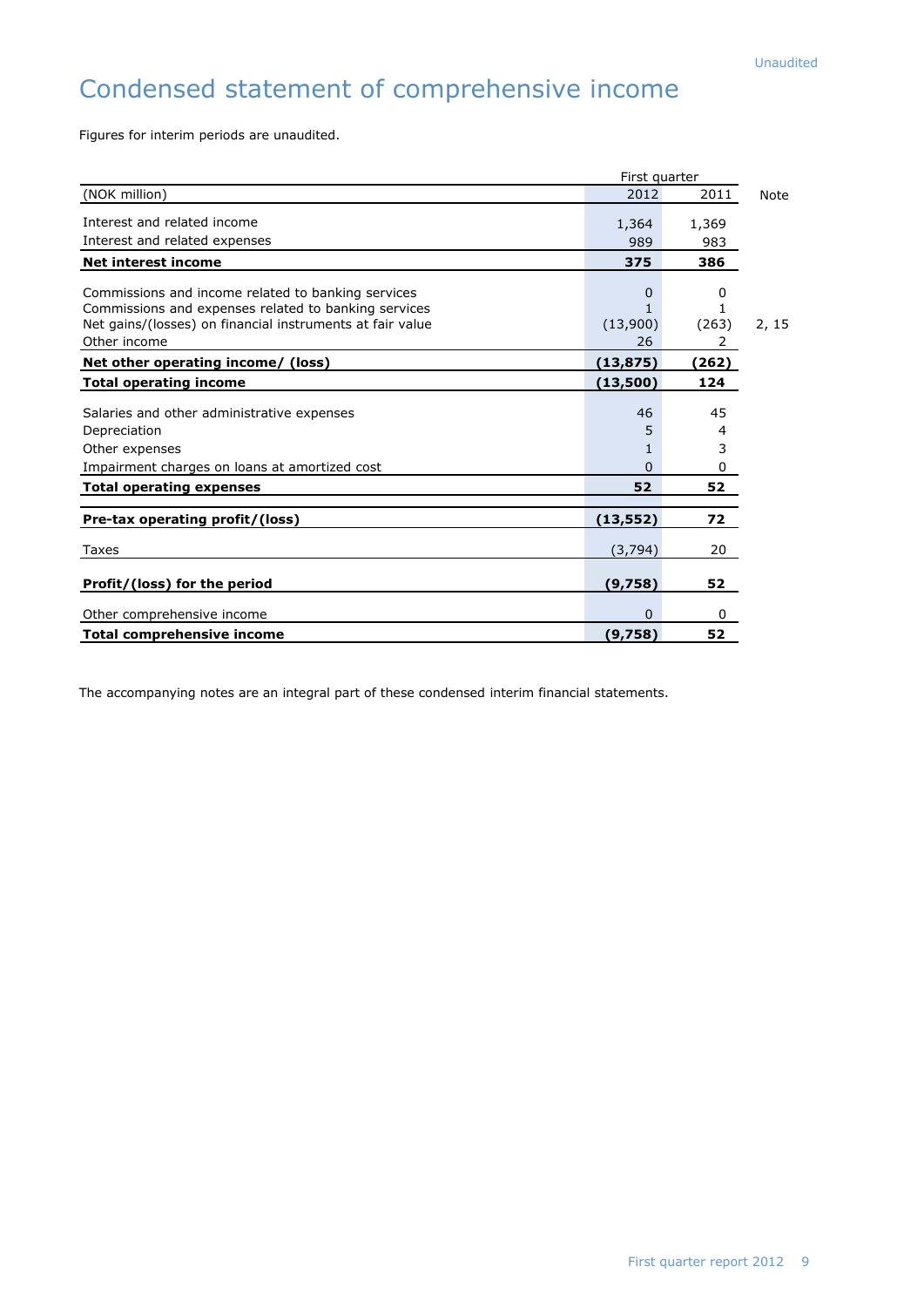# Condensed balance sheet

Interim figures are unaudited.

| (NOK million)                              | 31.03.12 | 31.12.11     | 31.03.11 | Note    |
|--------------------------------------------|----------|--------------|----------|---------|
| 1)<br>Loans due from credit institutions   | 33,840   | 40,340       | 43,284   | 4, 6, 7 |
| Loans due from customers <sup>2)</sup>     | 89,127   | 96,541       | 85,200   | 5, 6, 7 |
| Securities                                 | 38,486   | 51,909       | 64,095   | 8       |
| Repurchase receivable 3)                   | 5,868    | 0            | 0        |         |
| <b>Financial derivatives</b>               | 14,502   | 19,446       | 12,271   |         |
| Deferred tax asset                         | 0        | 0            | 118      |         |
| Intangible assets                          | 13       | 16           | 24       |         |
| Fixed assets and investment property       | 209      | 210          | 204      | 9       |
| Other assets                               | 5,693    | 5,467        | 6,499    | 10      |
| <b>Total assets</b>                        | 187,738  | 213,929      | 211,695  |         |
|                                            |          |              |          |         |
| Deposits by credit institutions            | 4,573    | $\mathbf{1}$ | 43       |         |
| Borrowings through the issue of securities | 128,815  | 141,489      | 181,847  | 11      |
| <b>Financial derivatives</b>               | 10,972   | 13,870       | 15,735   |         |
| Deferred tax liabilities                   | 7,455    | 11,343       | 0        |         |
| Taxes payable                              | 201      | 295          | 432      |         |
| Other liabilities                          | 9,336    | 10,722       | 6,385    | 12      |
| Accrued expenses and provisions            | 123      | 128          | 101      |         |
| Subordinated debt                          | 985      | 1,039        | 1,511    |         |
| Capital contribution securities            | 342      | 348          | 434      |         |
| <b>Total liabilities</b>                   | 162,802  | 179,235      | 206,488  |         |
|                                            |          |              |          |         |
| Share capital                              | 2,771    | 2,771        | 2,771    |         |
| Share premium reserve                      | 177      | 177          | 177      |         |
| Reserve for unrealized gains               | 29,363   | 29,363       | 71       |         |
| Other equity                               | 2,383    | 2,383        | 2,137    |         |
| Comprehensive income                       | (9, 758) | 0            | 52       |         |
| <b>Total shareholders' equity</b>          | 24,936   | 34,694       | 5,207    |         |
| Total liabilities and shareholders' equity | 187,738  | 213,929      | 211,695  |         |

1) Of NOK 33,840 million at March 31, 2012, NOK 33,652 million is measured at fair value through profit or loss and NOK 188 million is measured at amortized cost. Of NOK 43,284 million at March 31, 2011, NOK 34,121 million is measured at fair value through profit or loss and NOK 9,163 million is measured at amortized cost.

2) Of NOK 89,127 million at March 31, 2012, NOK 56,649 million is measured at fair value through profit or loss and NOK 32,478 million is measured at amortized cost. Of NOK 85,200 million at March 31, 2011, NOK 50,198 million is measured at fair value through profit or loss and NOK 35,002 million is measured at amortized cost.

3) Securities posted as collateral for a loan from one of the owner banks. See note 14 for details.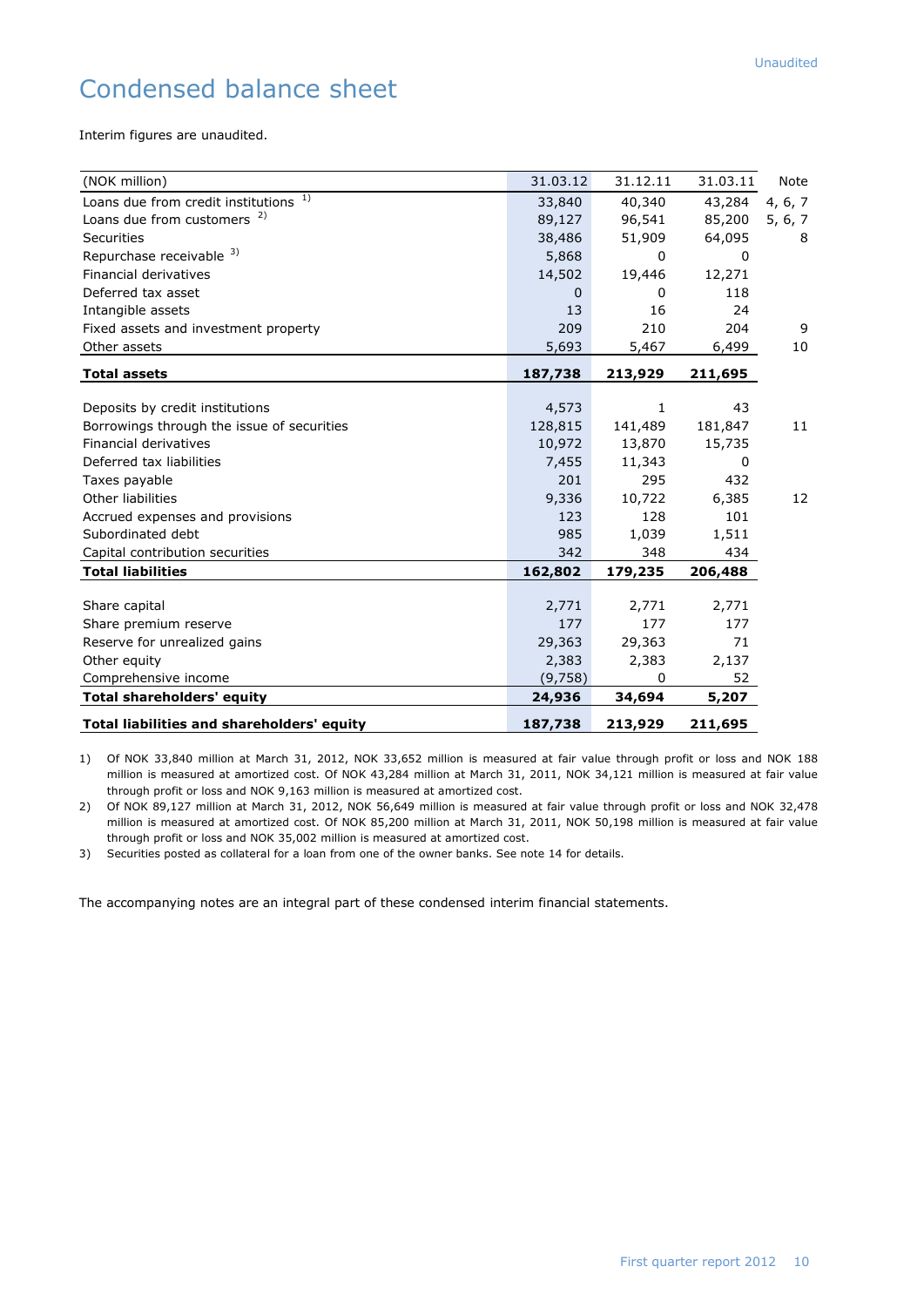# Condensed statement of changes in equity

Figures for interim periods are unaudited.

| (NOK million)                                                            | Share<br>capital <sup>1)</sup> | Share<br>premium<br>reserve $^{1)}$ | Reserve<br>unrealized<br>gains $1, 2$ | Other<br>equity $2$ ) | Compre-<br>hensive<br>income $3)$ | Total<br>equity   |
|--------------------------------------------------------------------------|--------------------------------|-------------------------------------|---------------------------------------|-----------------------|-----------------------------------|-------------------|
| Equity at January 1, 2012                                                | 2,771                          | 177                                 | 29,363                                | 2.384                 | 0                                 | 34,695            |
| Total comprehensive<br>income for the period<br>Equity at March 31, 2012 | $\Omega$<br>2,771              | <sup>0</sup><br>177                 | 29,363                                | 0<br>2,384            | (9,758)<br>(9,758)                | (9,758)<br>24,936 |
| Equity at January 1, 2011                                                | 2,771                          | 177                                 | 71                                    | 2,137                 | 0                                 | 5,156             |
| Total comprehensive<br>income for the period<br>Equity at March 31, 2011 | $\mathbf{0}$<br>2,771          | $\Omega$<br>177                     | 0<br>71                               | 0<br>2,137            | 52<br>52                          | 52<br>5,207       |

1) Restricted equity that cannot be paid out to the owners without a shareholder resolution to reduce the share capital in accordance with the Public Limited Companies Act under Norwegian law.

2) The allocation of income for the period between the reserve for unrealized gains and other equity is performed at year-end. Preliminary calculations based on the condensed interim financial statements as of March 31, 2012.

3) The allocation of income for the period between the reserve for unrealized gains and other show that if the allocation was performed at this date, it would have reduced the reserve for unrealized gains by NOK 9,053 million and reduced other equity by NOK 704 million. The closing balances would have been NOK 20,310 million for the reserve for unrealized gains, and NOK 1,680 million for other equity.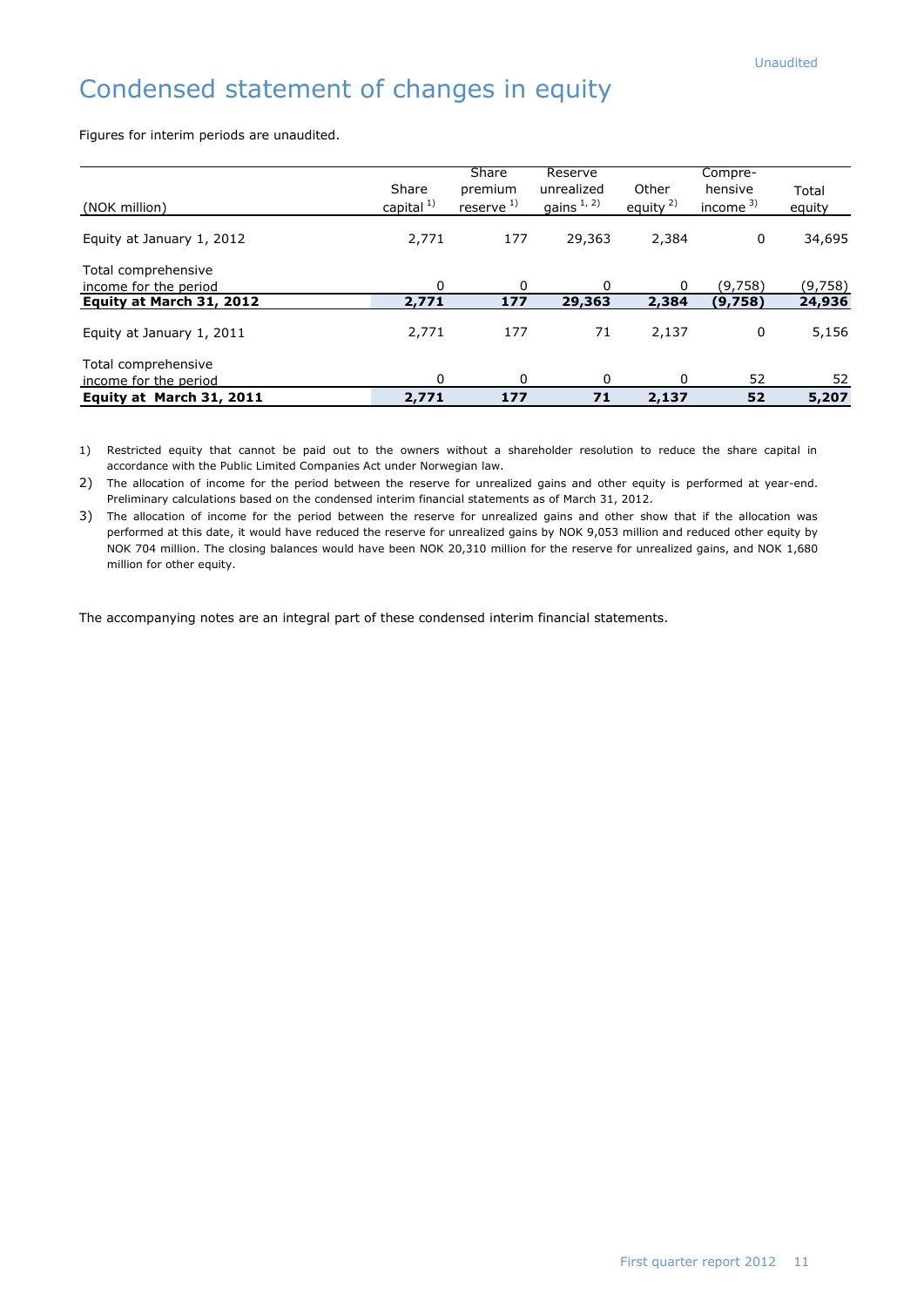# Condensed cash flow statement

Figures for interim periods are unaudited.

\*) Cash equivalents are defined as bank deposits with maturity less than 3 months.

|                                                                                                                                                                                                                                            | First quarter                                         |                                                         |
|--------------------------------------------------------------------------------------------------------------------------------------------------------------------------------------------------------------------------------------------|-------------------------------------------------------|---------------------------------------------------------|
| (NOK million)                                                                                                                                                                                                                              | 2012                                                  | 2011                                                    |
| Pre-tax operating profit/(loss)<br>from continuing operations                                                                                                                                                                              | (13, 552)                                             | 72                                                      |
| Provided by operating activities:                                                                                                                                                                                                          |                                                       |                                                         |
| Accrual of contribution from the Norwegian government                                                                                                                                                                                      | (111)                                                 | (100)                                                   |
| Unrealized losses (gains)<br>on financial instruments at fair value through profit or loss<br>Depreciation                                                                                                                                 | 13,849<br>5                                           | 265<br>4                                                |
| Disbursement of loans<br>Principal collected on loans<br>Purchase of financial investments (trading)<br>Proceeds from sale or redemption of financial investments (trading)<br>Contribution paid by the Norwegian government<br>Taxes paid | (442)<br>7,703<br>(13, 021)<br>18,299<br>405<br>(187) | (7, 108)<br>9,016<br>(10, 761)<br>11,288<br>382<br>(37) |
| Changes in:                                                                                                                                                                                                                                |                                                       |                                                         |
| Accrued interest receivable<br>Other receivables<br>Accrued expenses and other liabilities                                                                                                                                                 | (173)<br>(747)<br>(714)                               | (715)<br>(3,091)<br>186                                 |
| Net cash flow from operating activities                                                                                                                                                                                                    | 11,314                                                | (599)                                                   |
| Purchase of financial investments<br>Proceeds from sale or redemption of financial investments<br>Net cashflow from financial derivatives<br>Purchases of fixed assets                                                                     | (2, 173)<br>2,663<br>1,341<br>(1)                     | (774)<br>2,576<br>(1,929)<br>(7)                        |
| Net cash flow from investing activities                                                                                                                                                                                                    | 1,830                                                 | (134)                                                   |
| Change in debt to credit institutions<br>Net proceeds from issuance of commercial paper debt<br>Repayments of commercial paper debt<br>Net proceeds from issuance of bond debt                                                             | 4,563<br>0<br>(4, 369)<br>0                           | 1<br>55,420<br>(49, 605)<br>12,644                      |
| Principal payments on bond debt<br>Net cash flow from financing activities                                                                                                                                                                 | (17, 573)                                             | (12,890)                                                |
|                                                                                                                                                                                                                                            | (17, 379)                                             | 5,570                                                   |
| Net change in cash and cash equivalents $\tilde{ }$                                                                                                                                                                                        | (4, 235)                                              | 4,837                                                   |
| Cash and cash equivalents at beginning of period                                                                                                                                                                                           | 13,403                                                | 3,932                                                   |
| Effect of exchange rates on cash and cash equivalents                                                                                                                                                                                      | (383)                                                 | (176)                                                   |
| Cash and cash equivalents <sup>*</sup> ) at end of period                                                                                                                                                                                  | 8,785                                                 | 8,593                                                   |

\*) Cash equivalents are defined as bank deposits with maturity less than 3 months.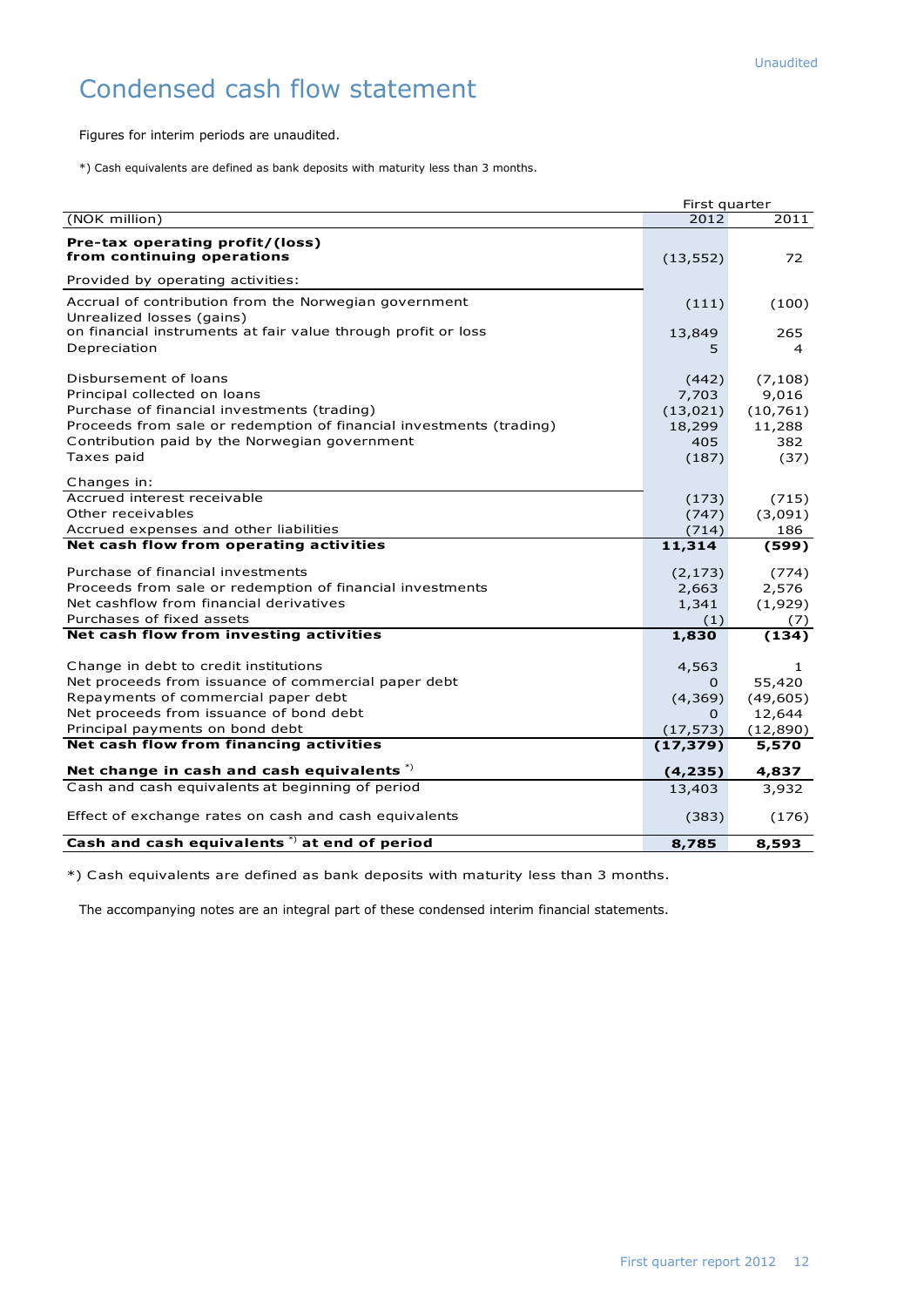## Notes to the accounts

### 1. Accounting policies

Eksportfinans' first quarter condensed interim financial statements have been presented in accordance with International Financial Reporting Standards – (**IFRS**), in line with both IFRS as adopted by the European Union (**EU**) and IFRS as issued by the International Accounting Standards Board (**IASB**). The condensed interim financial statements have been prepared in accordance with IAS 34, Interim Financial Reporting.

The accounting policies and methods of computation applied in the preparation of these condensed interim financial statements are the same as those applied in Eksportfinans' annual financial statements of 2011, as approved for issue by the Board of Directors on March 1, 2012 and included in the Company's Annual Report on Form 20-F for the year-end December 31, 2011. These policies have been consistently applied to all the periods presented.

Figures for interim periods are unaudited.

## 2. Net gains/(losses) on financial instruments at fair value

#### (NOK million) 2012 2011 Securities held for trading the securities of the securities held for trading the securities of the securities of the securities of the securities of the securities of the securities of the securities of the securities of Securities designated as at fair value at initial recognition and the control of the control of the control of the 1 Financial derivatives (16) (16) Other financial instruments at fair value (3) 16 **Net realized gains/(losses) (14) 2** Loans and receivables 100 29  $\sim$  Securities  $^{1)}$  96 Financial derivatives<sup>2)</sup> 219  $\blacksquare$  Commercial paper debt  $\frac{3}{4}$ ) (2) 0 Bond debt  $^{3/4}$  (22,053) (497) Subordinated debt and capital contribution securities  $3/4$  (36) (76) (14) Other (1) 2 **Net unrealized gains/(losses) (13,886) (265) Net realized and unrealized gains/(losses) (13,900) (263)** First quarter

#### **Net realized and unrealized gains/(losses) on financial instruments at fair value**

1) Net unrealized gains/(losses) on securities

|                                                               | First quarter |      |
|---------------------------------------------------------------|---------------|------|
| (NOK million)                                                 | 2012          | 2011 |
| Securities held for trading                                   | 377           | 92   |
| Securities designated as at fair value at initial recognition | (34)          |      |
| Total                                                         | 343           | 96   |

2) The Portfolio Hedge Agreement entered into in March 2008, further described in note 14 of this report, is included with a loss of NOK 278 million as of March 31, 2012 and a loss of NOK 147 million as of March 31, 2011.

3) In the first quarter of 2012, Eksportfinans had an unrealized loss of NOK 22,131 million (loss of NOK 511 million in 2011) on its own debt. Net of derivatives this amount is an unrealized loss of NOK 14,149 million (loss of NOK 311 million in 2011).

4) In the first quarter of 2012, Eksportfinans had an unrealized loss of NOK 5,766 million of financial liabilities classified as level 2 in the fair value hierarchy (gain of NOK 653 million in 2011). Of financial liabilities classified as level 3 in the fair value hierarchy, Eksportfinans had a loss of NOK 16,365 million (loss of NOK 1,164 million in 2010).

See note 15 for a presentation of the above table through the eyes of management.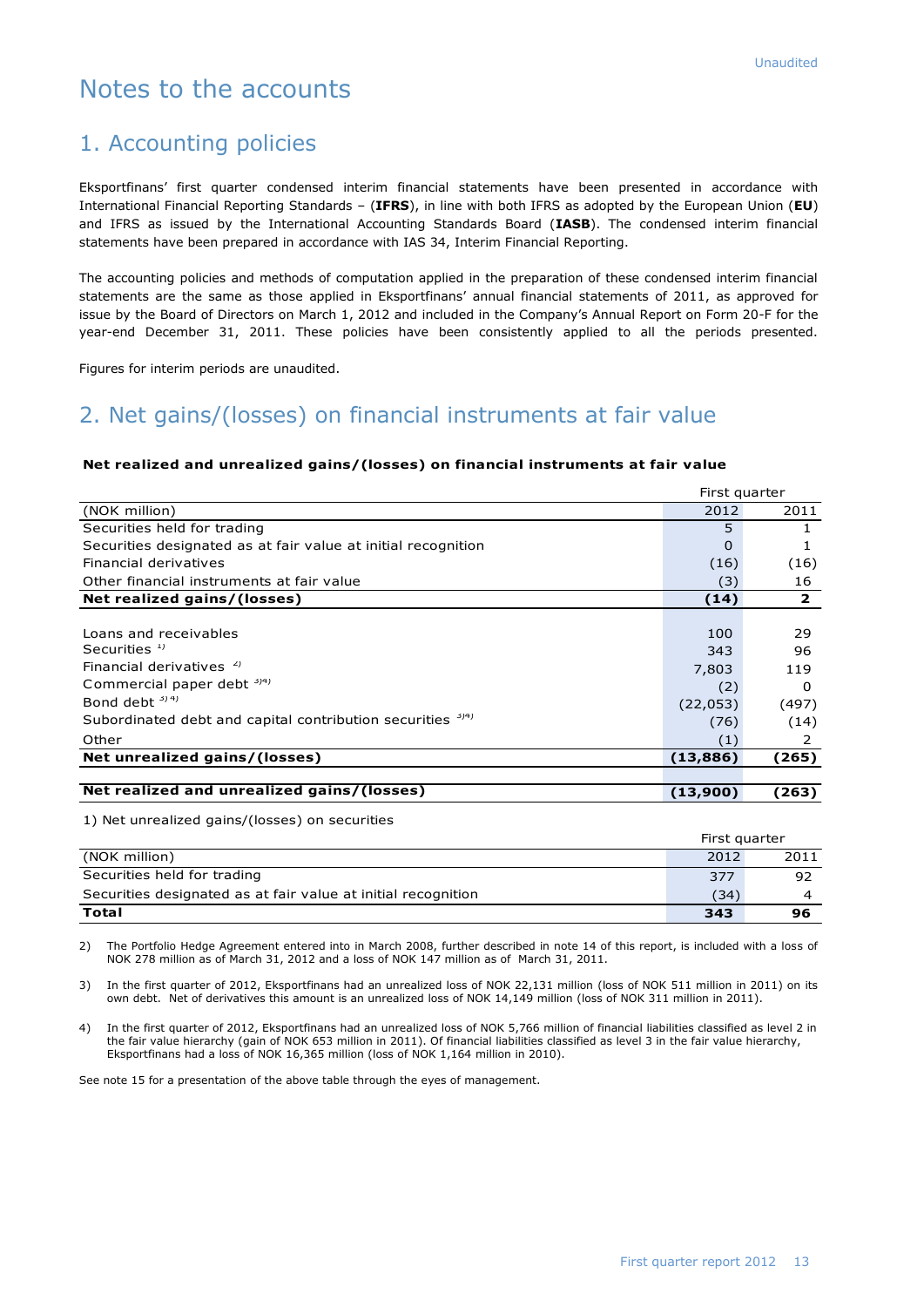## 3. Capital adequacy

Capital adequacy is calculated in accordance with the Basel II regulations in force from the Financial Supervisory Authority of Norway. The Company has adopted the standardized approach to capital requirements. For the Company, this implies that the difference in risk-weighted value between the Basel I and II regulations is mainly due to operational risk. The capital adequacy minimum requirement is 8 percent of total risk-weighted value.

#### **Risk-weighted assets and off-balance sheet items**

| (NOK million)             | 31.12.2011<br>31.03.2012 |          | 31.03.2011 |          |         |          |
|---------------------------|--------------------------|----------|------------|----------|---------|----------|
|                           |                          | Risk-    |            | Risk-    |         | Risk-    |
|                           | <b>Book</b>              | weighted | Book       | weighted | Book    | weighted |
|                           | value                    | value    | value      | value    | value   | value    |
| Total assets              | 187,738                  | 24,879   | 213,929    | 26,933   | 211,695 | 28,097   |
| Off-balance sheet items   |                          | 278      |            | 304      |         | 420      |
| Operational risk          |                          | 2,424    |            | 2,424    |         | 2,577    |
| Total currency risk       |                          |          |            | O        |         |          |
| Total risk-weighted value |                          | 27,581   |            | 29,661   |         | 31,094   |

#### **The Company's eligible regulatory capital**

| (NOK million                           |            |          |            |         |            |          |
|----------------------------------------|------------|----------|------------|---------|------------|----------|
| and in percent of risk-weighted value) | 31.03.2012 |          | 31.12.2011 |         | 31.03.2011 |          |
| Core capital $1$                       | 4.970      | 18.0 %   | 4,786      | 16.1 %  | 4,049      | 13.0 %   |
| Additional capital <sup>2)</sup>       | 879        | $3.2 \%$ | 975        | $3.3\%$ | 1.459      | 4.7 %    |
| <b>Total regulatory capital</b>        | 5,849      | 21.2%    | 5,761      | 19.4 %  | 5,508      | $17.7\%$ |

1) Includes share capital, other equity, elements of capital contribution securities and other deductions and additions in accordance with the Norwegian capital adequacy regulations.

2) Includes subordinated debt, the elements of capital contribution securities not included in core capital and other deductions/additions in accordance with the Norwegian capital adequacy regulations.

## 4. Loans due from credit institutions

| (NOK million)                                          | 31.03.12 | 31.12.11 | 31.03.11 |
|--------------------------------------------------------|----------|----------|----------|
| Cash equivalents $1$                                   | 8,785    | 13,403   | 8,593    |
| Other bank deposits and claims on banks                | 1,249    | 1,300    | 998      |
| Loan to KLP Kreditt AS (also included in note 6)       |          | 0        | 8,588    |
| Loans to other credit institutions,                    |          |          |          |
| nominal amount (also included in note 6) $^{2}$ )      | 24,352   | 26,252   | 25,628   |
| Accrued interest and adjustment to fair value on loans | (546)    | (615)    | (523)    |
| <b>Total</b>                                           | 33,840   | 40,340   | 43,284   |

1) Cash equivalents are defined as bank deposits with maturity of less than 3 months.

2) The Company has acquired certain loan agreements from banks for which the selling bank provides a repayment guarantee, therefore retaining the credit risk of the loans. Under IFRS these loans are classified as loans to credit institutions. Of the loans to credit institutions these loans amounted to NOK 12,343 million at March 31, 2012 and NOK 13,977 million at December 31, 2011.

## 5. Loans due from customers

| (NOK million)                                          | 31.03.12 | 31.12.11 | 31.03.11 |
|--------------------------------------------------------|----------|----------|----------|
| Loans due from customers,                              |          |          |          |
| nominal amount (also included in note 6)               | 88,215   | 95,555   | 84,422   |
| Accrued interest and adjustment to fair value on loans | 912      | 986      | 778      |
| <b>Total</b>                                           | 89,127   | 96,541   | 85,200   |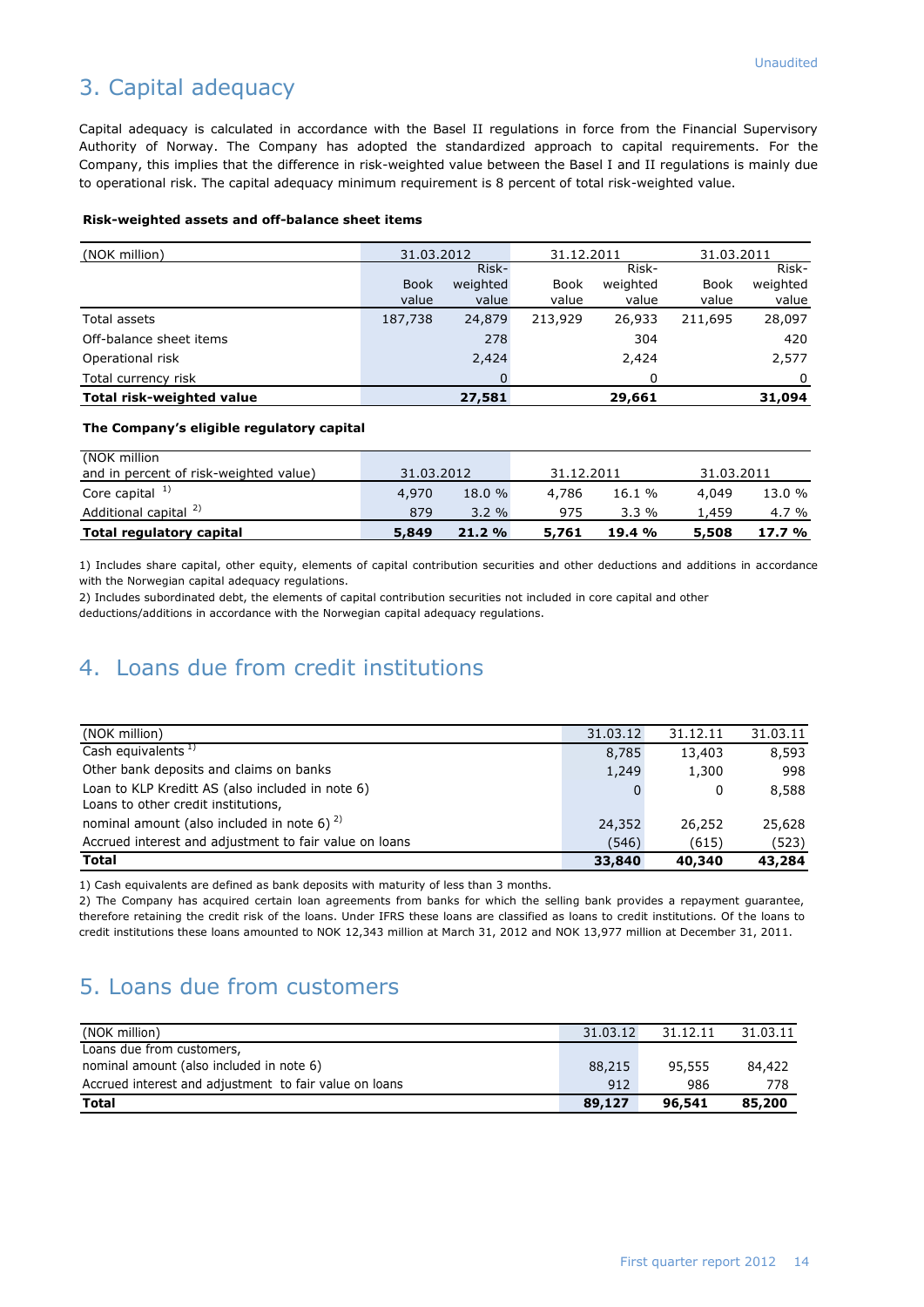## 6. Total loans due from credit institutions and customers

Nominal amounts related to loans due from credit institutions and customers, respectively, from the two previous tables are included in the following analysis.

| (NOK million)                                        | 31.03.12 | 31.12.11 | 31.03.11 |
|------------------------------------------------------|----------|----------|----------|
| Loan to KLP Kreditt AS                               | $\Omega$ | $\Omega$ | 8,588    |
| Loans due from other credit institutions             | 24,352   | 26,252   | 25,628   |
| Loans due from credit institutions                   | 24,352   | 26,252   | 34,216   |
| Loans due from customers                             | 88,215   | 95,555   | 84,422   |
| <b>Total nominal amount</b>                          | 112,567  | 121,807  | 118,638  |
|                                                      |          |          |          |
| Commercial loans                                     | 80,573   | 87,208   | 84,094   |
| Government-supported loans                           | 31,994   | 34,599   | 34,544   |
| <b>Total nominal amount</b>                          | 112,567  | 121,807  | 118,638  |
|                                                      |          |          |          |
| Capital goods                                        | 28,322   | 33,991   | 31,000   |
| Ships                                                | 43,565   | 44,989   | 45,853   |
| Export-related and international activities *)       | 30,489   | 32,318   | 22,498   |
| Direct loans to Norwegian local government sector    | 5,339    | 5,653    | 5,705    |
| Loan to KLP Kreditt AS                               | 0        | 0        | 8,588    |
| Municipal-related loans to other credit institutions | 4,798    | 4,798    | 4,943    |
| Loans to employees                                   | 54       | 58       | 51       |
| <b>Total nominal amount</b>                          | 112,567  | 121,807  | 118,638  |

\*) Export-related and international activities consist of loans to the following categories of borrowers:

| (NOK million)               | 31.03.12 | 31.12.11 | 31.03.11    |
|-----------------------------|----------|----------|-------------|
| Banking and finance         | 6,900    | 6,938    | 7,529       |
| Renewable energy            | 5,494    | 5,494    | 1,100       |
| Consumer goods              | 5,186    | 5,375    | 4,782       |
| Aviation and shipping       | 4,482    | 5,233    | 743         |
| Real estate management      | 4,320    | 5,063    | 5,414<br>*) |
| Oil and gas                 | 2,251    | 2,491    | 2,655       |
| Infrastructure              | 1,196    | 1,060    | 150         |
| Environment                 | 657      | 661      | 0           |
| Other categories            | 3        | 3        | 125         |
| <b>Total nominal amount</b> | 30,489   | 32,318   | 22,498      |

\*) Infrastructure of NOK 150 million was included in the line captioned Real estate management as of March 31, 2011.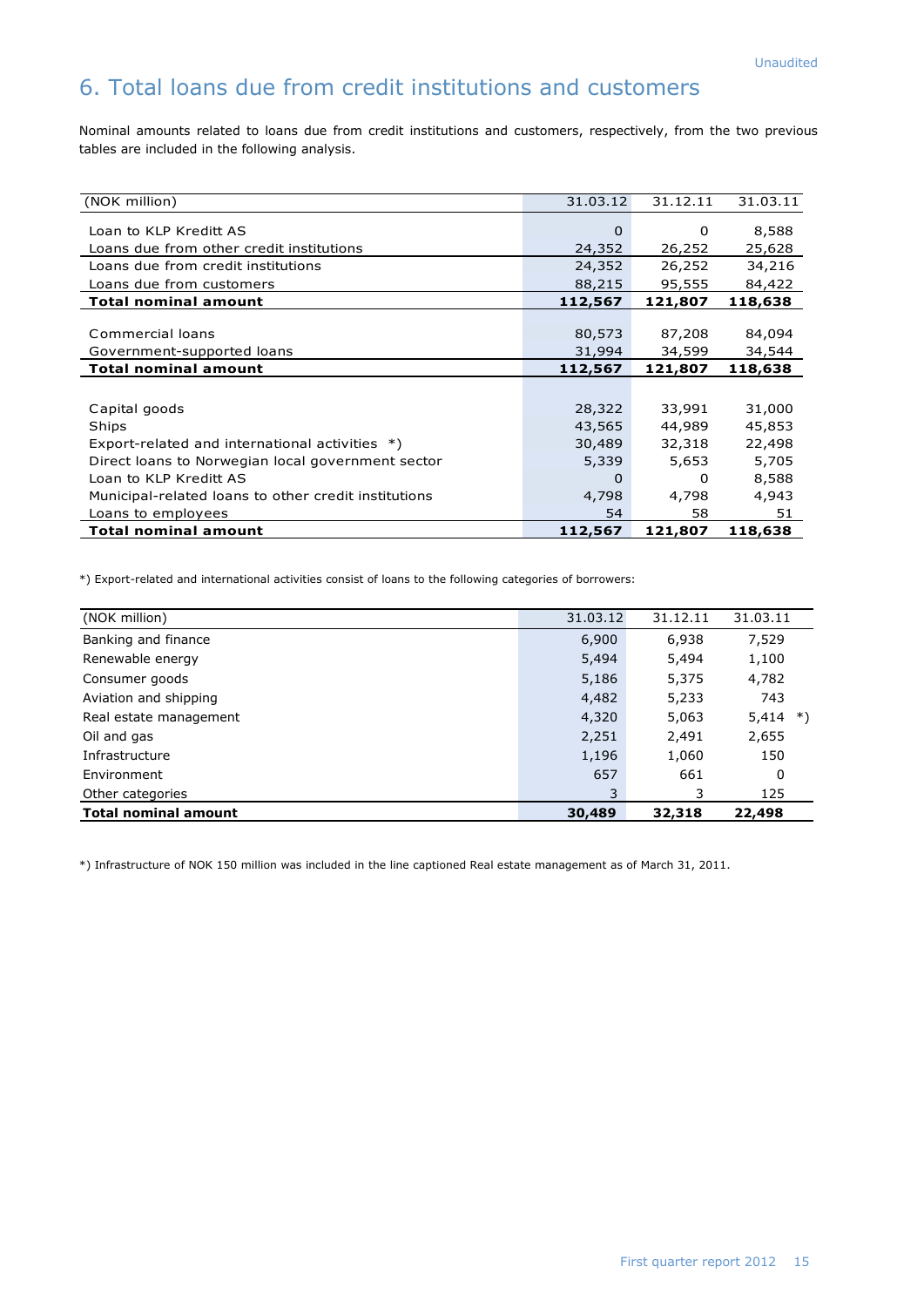# 7. Loans past due or impaired

| (NOK million)                                                                          | 31.03.12       | 31.12.11 | 31.03.11 |
|----------------------------------------------------------------------------------------|----------------|----------|----------|
| Interest and principal installment 1-30 days past due                                  | $\Omega$       | 3        | 6        |
| Not matured principal                                                                  |                |          |          |
| on loans with payments 1-30 days past due                                              | $\mathbf 0$    | 8        |          |
| Interest and principal installment 31-90 days past due<br>Not matured principal        | 2              | 25       | 0        |
| on loans with payments 31-90 days past due                                             | $\overline{7}$ | 164      | 0        |
| Interest and principal installment more than 90 days past due<br>Not matured principal | 501            | 504      | 585      |
| on loans with payments more than 90 days past due                                      | 114            | 18       | 1,091    |
| Total loans that are past due                                                          | 624            | 722      | 1,685    |
|                                                                                        |                |          |          |
| Relevant collateral or guarantees received *)                                          | 134            | 224      | 1,199    |
| Estimated impairments on loans valued at amortized cost                                | 0              | 0        | 0        |

\*) A total of NOK 490 million relates to exposure towards Icelandic banks as of March 31, 2012, and are as of the balance sheetdate not considered guaranteed in a satisfactory manner. These loans are measured at fair value at each balance sheet date. The change in fair value in the period is reflected in the line item 'Net gains/losses on financial instruments at fair value'. Apart from the fair value adjustments already recognized in the income statement, related to the exposure towards the Icelandic banks discussed above, the Company considers all other loans to be secured in a satisfactory manner. For these transactions, amounting to NOK 134 million, the Norwegian government, through the Guarantee Institute for Export Credit (**GIEK**), guarantees approximately 78 percent of the amounts in default. The remaining 22 percent are guaranteed by private banks, most of them operating in Norway. Where applicable, claims have already been submitted in accordance with the guarantees.

## 8. Securities

| (NOK million)                                          | 31.03.12 | 31.12.11 | 31.03.11 |
|--------------------------------------------------------|----------|----------|----------|
| Trading portfolio                                      | 30,862   | 39,953   | 47.674   |
| Repurchase Receivable                                  | 5,868    |          |          |
| Other securities at fair value through profit and loss | 7.624    | 11,956   | 16,421   |
| Total                                                  | 44,354   | 51,909   | 64,095   |

## 9. Fixed assets and investment property

| (NOK million)                 | 31.03.12 | 31.12.11 | 31.03.11 |
|-------------------------------|----------|----------|----------|
| Buildings and land in own use | 126      | 127      | 125      |
| Investment property           | 70       | 70       | 70       |
| Total buildings and land      | 196      | 197      | 195      |
| Other fixed assets            | 13       |          |          |
| <b>Total</b>                  | 209      | 210      | 204      |

## 10. Other assets

| (NOK million)                    | 31.03.12 | 31.12.11 | 31.03.11 |
|----------------------------------|----------|----------|----------|
| Settlement account 108-Agreement | 495      | 823      | 569      |
| Cash collateral provided         | 4,964    | 4.612    | 5,909    |
| Other                            | 234      | 32       |          |
| <b>Total</b>                     | 5,693    | 5,467    | 6,499    |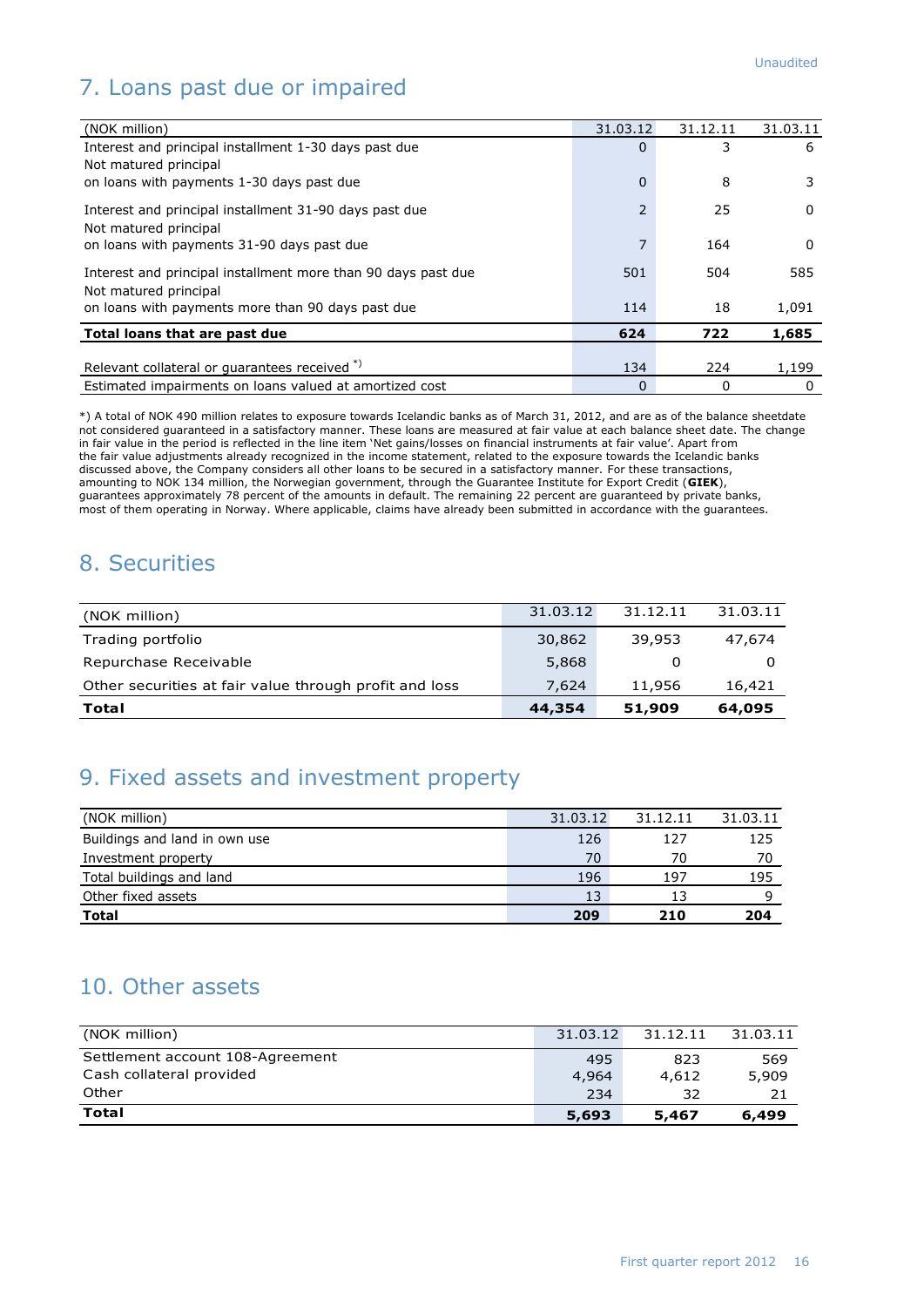## 11. Borrowings through the issue of securities

| Total                                                 | 128,815  | 141,489   | 181,847   |
|-------------------------------------------------------|----------|-----------|-----------|
| Accrued interest and adjustment to fair value on debt | (37.940) | (60, 150) | (15, 931) |
| Bond debt                                             | 165,619  | 195,879   | 188,848   |
| Commercial paper debt                                 | 1,136    | 5,760     | 8,930     |
| (NOK million)                                         | 31.03.12 | 31.12.11  | 31.03.11  |
|                                                       |          |           |           |

## 12. Other liabilities

| (NOK million)                | 31.03.12 | 31.12.11 | 31.03.11 |
|------------------------------|----------|----------|----------|
| Grants to mixed credits      | 331      | 336      | 323      |
| Cash collateral received     | 8,881    | 10,260   | 5,895    |
| Other short-term liabilities | 124      | 126      | 167      |
| Total                        | 9,336    | 10,722   | 6,385    |

## 13. Segment information

The Company is divided into three business areas; Export lending, Municipal lending and Securities. After the sale of Kommunekreditt Norge AS, municipal lending consists of loans to KLP Kreditt AS (last installment received in September 2011), in addition to loans extended directly to municipalities and municipal-related loans to savings banks that were purchased from Kommunekreditt Norge AS in connection with the sale of the subsidiary. The Company also has a treasury department, responsible for the Company's funding. Income and expenses related to treasury are divided between the three business areas.

The segment information is in line with the management reporting.

|                                                        | Export lending |          |          | Municipal lending | <b>Securities</b> |               |  |
|--------------------------------------------------------|----------------|----------|----------|-------------------|-------------------|---------------|--|
|                                                        | First quarter  |          |          | First quarter     |                   | First quarter |  |
| (NOK million)                                          | 2012           | 2011     | 2012     | 2011              | 2012              | 2011          |  |
| Net interest income <sup>1)</sup>                      | 244            | 226      | 18       | 36                | 113               | 124           |  |
| Commissions                                            |                |          |          |                   |                   |               |  |
| and income related to banking services <sup>2)</sup>   | $\Omega$       | 0        | $\Omega$ | 0                 | $\Omega$          | 0             |  |
| Commissions                                            |                |          |          |                   |                   |               |  |
| and expenses related to banking services <sup>2)</sup> | $\Omega$       | $\Omega$ | $\Omega$ | 0                 | $\Omega$          | $\mathbf{0}$  |  |
| Net gains/(losses)                                     |                |          |          |                   |                   |               |  |
| on financial instruments at fair value 3)              | (2)            | (3)      | $\Omega$ | $\Omega$          | (10)              | (13)          |  |
| Income/expenses divided by volume 4)                   | 13             | 9        |          | 2                 | 6                 | 6             |  |
| Net other operating income                             | 11             | 6        | 1        | $\overline{2}$    | (4)               | (7)           |  |
| <b>Total operating income</b>                          | 255            | 232      | 19       | 38                | 109               | 117           |  |
| <b>Total operating expenses</b>                        | 38             | 32       | 1        | 6                 | 13                | 14            |  |
|                                                        |                |          |          |                   |                   |               |  |
| Pre-tax operating profit/(loss)                        | 217            | 200      | 18       | 32                | 96                | 103           |  |
| Taxes                                                  | 61             | 56       | 5        | 9                 | 27                | 29            |  |
| Non-IFRS profit for the period excluding               |                |          |          |                   |                   |               |  |
| unrealized gains/(losses) on financial                 |                |          |          |                   |                   |               |  |
| instruments and excluding realized losses              |                |          |          |                   |                   |               |  |
| hedged by the PHA                                      | 156            | 144      | 13       | 23                | 69                | 74            |  |

1) Net interest income includes interest income directly attributable to the segments based on Eksportfinans' internal pricing model. The treasury department obtains interest on Eksportfinans' equity and in addition the positive or negative result (margin) based on the difference between the internal interest income from the segments and the actual external funding cost. Net interest income in the treasury department is allocated to the reportable segments based on volume for the margin, and risk weighted volume for the interest on equity.

2) Income/(expenses) directly attributable to each segment.

3) For Export lending the figures are related to unrealized gains/(losses) on the Icelandic bank exposure. In this context, the fair value adjustments on the Icelandic bank exposure have been treated as realized, as they are not expected to be reversed towards maturity, as other unrealized gains and losses. For Securities the figures are related to realized gains/(losses) on financial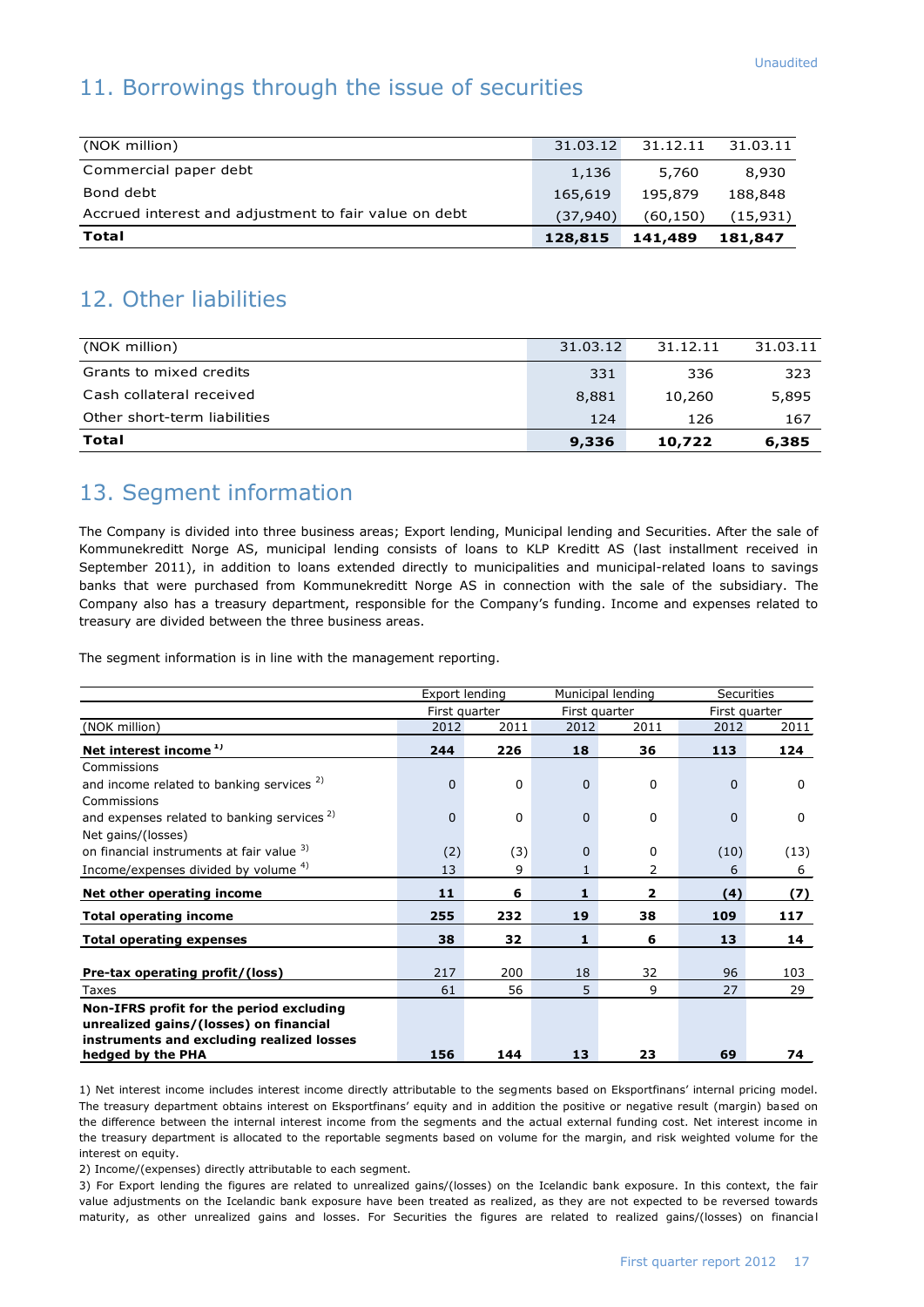instruments.

4) Income/expenses, other than interest, in the treasury department have been allocated to the business areas by volume. These are items included in net other operating income in the income statement.

#### **Reconciliation of segment profit measure to total comprehensive income**

|                                                                                        | The year |       |
|----------------------------------------------------------------------------------------|----------|-------|
| (NOK million)                                                                          | 2012     | 2011  |
| Export lending                                                                         | 156      | 144   |
| Municipal lending                                                                      | 13       | 23    |
| Securities                                                                             | 69       | 74    |
| Non-IFRS profit/(loss) for the period                                                  |          |       |
| excluding unrealized gains/(losses) on financial instruments and excluding realized    |          |       |
| losses hedged by the PHA                                                               | 238      | 241   |
|                                                                                        |          |       |
| Net unrealized gains/(losses) $1$                                                      | (13,886) | (265) |
| Unrealized losses/(gains) related to the Icelandic bank exposure included above $^{1}$ |          |       |
| Realized (losses) hedged by the Portfolio Hedge Agreement                              |          | n     |
| Tax effect <sup>2)</sup>                                                               | 3,887    | 73    |
| Total comprehensive income                                                             | (9,758)  | 52    |

1) Reversal of previously recognized loss (at exchange rates applicable at March 31, 2012). 2) 28 percent of the items above.

## 14. Material transactions with related parties

The Company's two largest shareholders, DNB Bank ASA and Nordea Bank Norge AS, are considered to be related parties in accordance with IAS 24 Related Party Disclosures.

| (NOK millions)          | Acquired loans<br>1) | Deposits <sup>2)</sup> | Guarantees<br>issued $3)$ | Guarantees<br>received $4$ <sup>)</sup> facility $5$ <sup>)</sup> | Repo  | Portfolio Hedge<br>Agreement <sup>6)</sup> |
|-------------------------|----------------------|------------------------|---------------------------|-------------------------------------------------------------------|-------|--------------------------------------------|
| Balance January 1, 2012 | 12,373               | 3,486                  | 774                       | 24,714                                                            | 0     | 615                                        |
| Change in the period    | (1,738)              | (1,449)                | ′5)                       | (612)                                                             | 4,572 | (170)                                      |
| Balance March 31, 2012  | 10,635               | 2,037                  | 769                       | 24,102                                                            | 4,572 | 446                                        |
|                         |                      |                        |                           |                                                                   |       |                                            |
| Balance January 1, 2011 | 10,869               | 1,277                  | 656                       | 21,480                                                            | 0     | 535                                        |
| Change in the period    | (386)                | 1,444                  | 247                       | (143)                                                             | 0     | (89)                                       |
| Balance March 31, 2011  | 10,483               | 2,721                  | 903                       | 21,337                                                            | 0     | 446                                        |

All transactions with related parties are made on market terms.

1) The Company acquires loans from banks. The loans are part of the Company's ordinary lending activity, as they are extended to the export industry. As the selling banks provide a guarantee for the loans, not substantially all the risk and rewards are transferred to the Company, thus the loans are classified as loans due from credit institutions in the balance sheet.

2) Deposits made by the Company.

3) Guarantees issued by the Company to support the Norwegian export industry.

4) Guarantees provided to the Company from the related parties.

5) Non-committed Repo facility with DNB Bank ASA. Under this framework agreement, Eksportfinans can transact in an unlimited amount of eligible securities with DNB Bank ASA as the counterparty, but neither party is committed to do so. The Agreement has no expiration date. To date, EUR 600 million has been drawn with a Repurchase Date of February 26, 2015 at the latest and with respect to the drawn amount, Eksportfinans has the option to terminate the drawn tranche in whole on demand on February 27, 2013 and on specified termination dates thereafter.

6) Eksportfinans has entered into a derivative portfolio hedge agreement with the majority of its shareholders. The agreement, effective from March 1, 2008, will offset losses up to NOK 5 billion in the liquidity portfolio held as of February 29, 2008. The agreement will also offset any gains in the portfolio as of the same date. The payments to or from the Company related to the losses or gains, respectively, in the portfolio, will take place on the last day of February each year, with the first payment in 2011. The agreement expires with the maturities of the bonds included in the contract, with the latest maturity on December 31, 2023. Eksportfinans will pay a monthly fee of NOK 5 million to the participants to the agreement. The balances show the related parties' share of the fair value of the contract as of the balance sheet date.

In addition to the transactions reflected in the above table, Eksportfinans' three major owner banks have extended a committed credit line of USD 2 billion for repo purposes to the Company. The facility has a twelve month maturity with the possibility of extension, and was extended in the second quarter of 2011. Eksportfinans has not yet utilized this credit facility.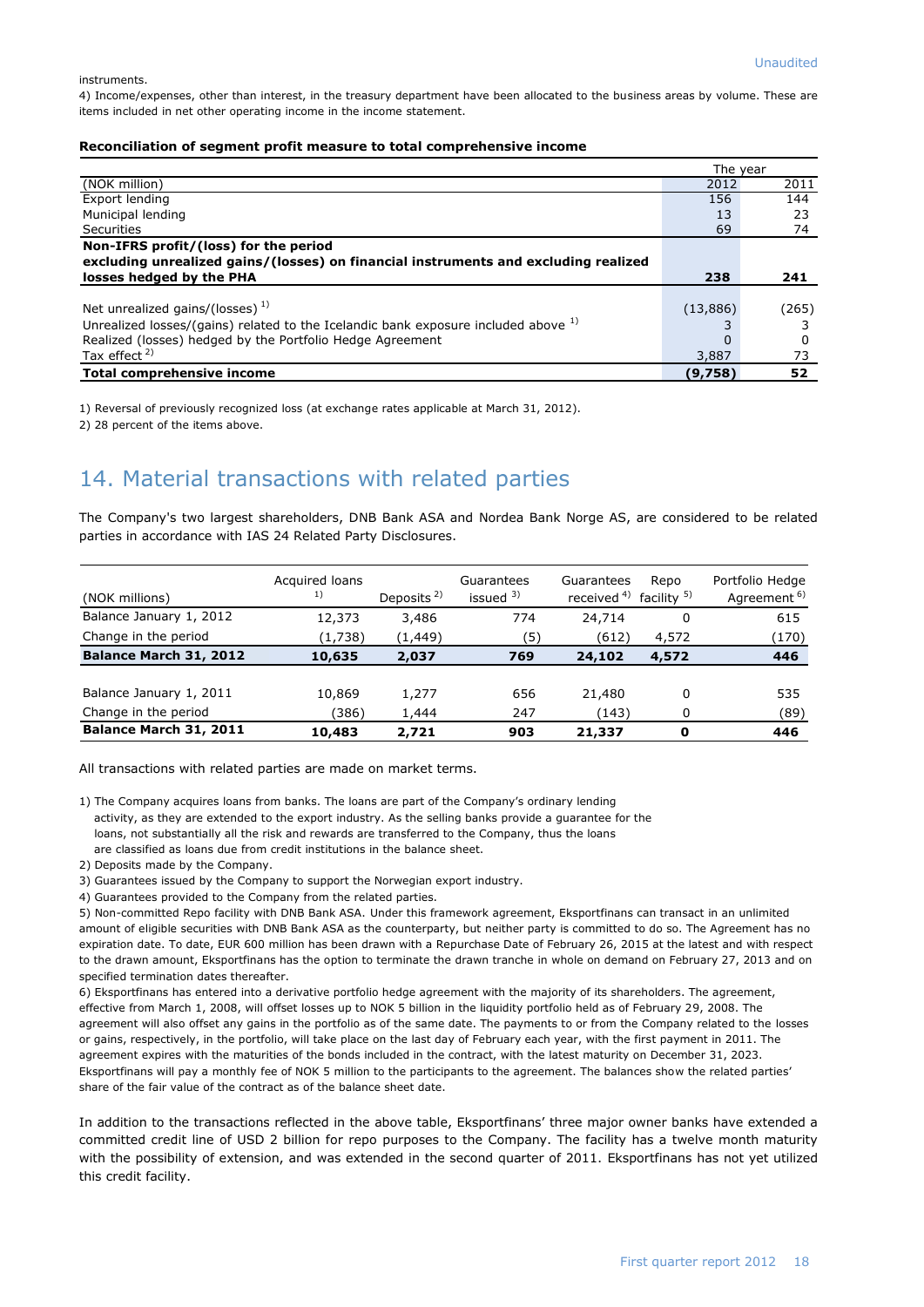## 15. Market risk - effects from economic hedging

Note 2 specifies the net realized and unrealized gains/losses on financial instruments, showing separately the gains/losses related to financial derivatives. When presented to the Company's management and Board of Directors, the figures are prepared showing the various financial instruments after netting with related economic hedges, as derivatives are used as economic hedges of the market risk of specific assets and liabilities.

The below table specifies net realized and unrealized gains/(losses) on financial instruments at fair value, netted with related economic hedges.

#### **Net realized and unrealized gains/(losses) on financial instruments at fair value**

|                                                                  | <b>First Quarter</b> |                |  |
|------------------------------------------------------------------|----------------------|----------------|--|
| (NOK million)                                                    | 2012                 | 2011           |  |
| Securities <sup>1)</sup>                                         | (11)                 | (14)           |  |
| Other financial instruments at fair value 1)                     | (3)                  | 16             |  |
| Net realized gains/(losses)                                      | (14)                 | $\overline{2}$ |  |
|                                                                  |                      |                |  |
| Loans and receivables <sup>1)</sup>                              | 131                  | 95             |  |
| Securities <sup>1)</sup>                                         | 72                   | (12)           |  |
| Commercial paper debt $^{1/2}$ <sup>3)</sup>                     | (2)                  | 0              |  |
| Bond debt $^{1/2}$ 3)                                            | (14, 023)            | (285)          |  |
| Subordinated debt and capital contribution securities 1) 2) 3)   | (124)                | (26)           |  |
| Other financial instruments at fair value 1)                     | O                    | 2              |  |
| Net unrealized gains/(losses)                                    | (13, 946)            | (226)          |  |
|                                                                  |                      |                |  |
| Financial derivatives related to the 108 agreement <sup>4)</sup> | 60                   | (39)           |  |
| Net realized and unrealized gains/(losses)                       | (13,900)             | (263)          |  |

1) Including financial derivatives with purpose of economic hedging.<br>2) Accumulated net gain on own debt is NOK 27,921 million as of M 2) Accumulated net gain on own debt is NOK 27,921 million as of March 31, 2012, compared to NOK 1,106 million as of March 31, 2011.

3) In the first quarter of 2012, Eksportfinans had an unrealized loss of NOK 14,149 million (loss of NOK 311 million in 2011) on its own debt, net of derivatives.

4) Derivatives related to components of the 108 Agreement. The 108 Agreement is accounted for at amortized cost, hence these derivatives are not included in the effects related to financial instruments at fair value.

Interest, and the interest effect on economical hedging instruments, is classified as interest income or expense in the statement of comprehensive income. Changes in fair value are recorded in the line item 'Net gains/(losses) on financial instruments at fair value'. For the period ended Mars 31, 2012 and 2011, the company recorded NOK 1,401 million and NOK 1,444 respectively, of interest income on loans due from credit institutions, loans due from customers and securities and NOK 1,467 million and NOK 2,331 million, respectively, of interest expense on commercial paper and bond debt, subordinated debt and capital contribution securities. In the same periods the company recorded negative NOK 37 million, and negative NOK 75 million, respectively, of interest income on economical hedging instruments and negative NOK 478 million and negative NOK 1,348, respectively, of interest expense on economical hedging instruments.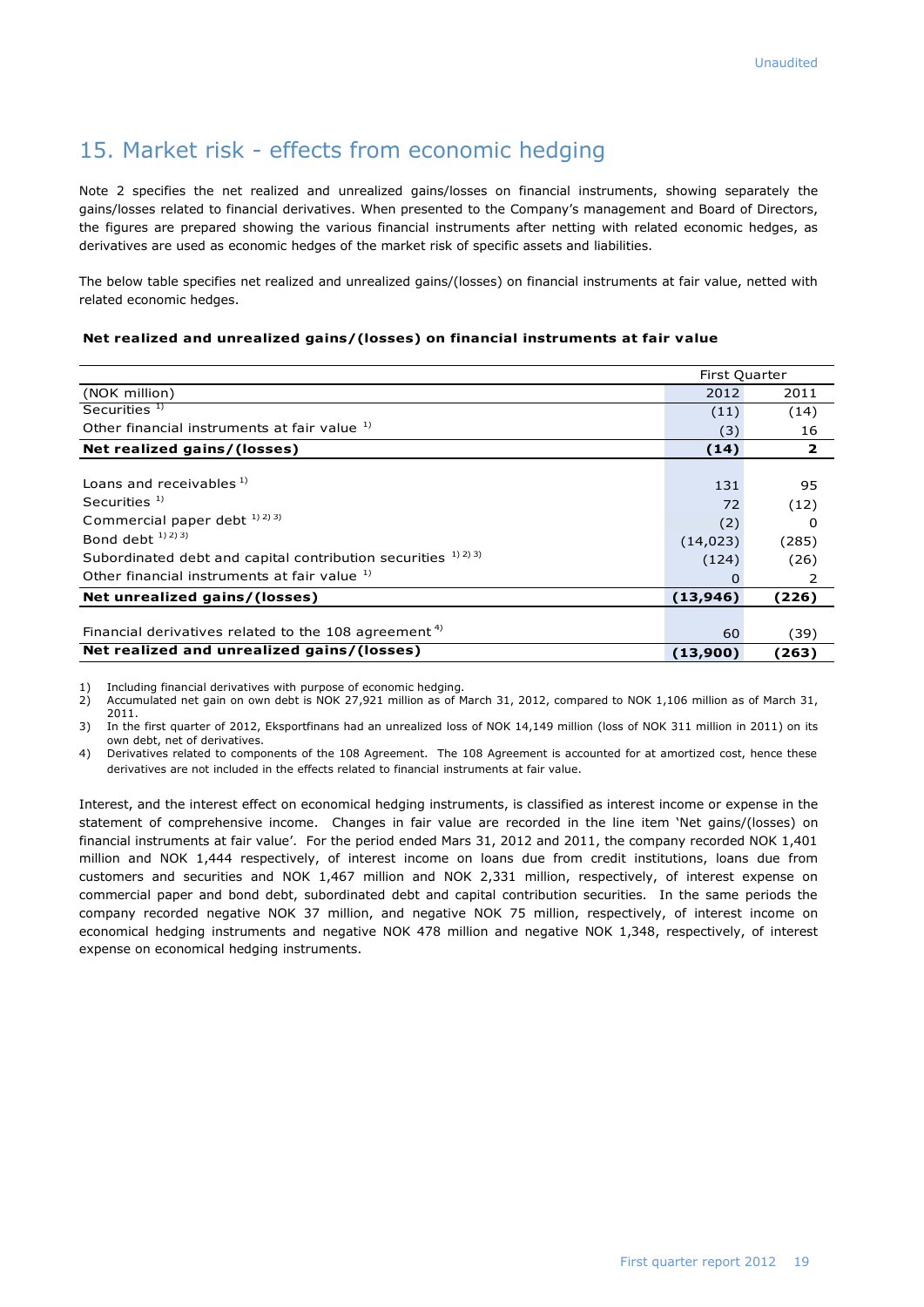# 16. Maturity analysis

Maturity analysis of financial liabilities based on contractual maturities (including off-balance sheet items):

|                                               | Up to and            | From 1 month | From 3<br>up to and months up to  | From 1 year<br>up to and |                 |
|-----------------------------------------------|----------------------|--------------|-----------------------------------|--------------------------|-----------------|
| (NOK million)                                 | including<br>1 month | 3 months     | including and including<br>1 year | including<br>5 years     | Over<br>5 years |
| March 31, 2012                                |                      |              |                                   |                          |                 |
| Deposit by credit institutions                | 0                    | 0            | 0                                 | 4573                     | 0               |
| Non-structured bond debt                      | 1,311                | 1,056        | 5,250                             | 67,992                   | 10,804          |
| Structured bond debt                          | 20,377               | 28,477       | 28,553                            | 8,000                    | 3,186           |
| Commercial paper debt                         | 0                    | 1,139        | 0                                 | 0                        | $\Omega$        |
| Cash collateral                               | 8,279                | 0            | <sup>0</sup>                      | O                        | O               |
| Subordinated loans                            | 0                    | <sup>0</sup> | 50                                | 1,191                    | O               |
| Capital contribution securities               | n                    | n            | 483                               | 0                        | <sup>0</sup>    |
| Derivatives net settled                       | 132                  | 271          | 692                               | 2,830                    | 1,815           |
| Derivatives gross settled (pay leg)           | 25,083               | 33,399       | 11,353                            | 33,106                   | 1,036           |
| Financial guarantees (off-balance)            | 1,420                | 0            | 0                                 | O                        | $\Omega$        |
| Loan commitments (off-balance)                | 318                  | 46           | 338                               | 0                        | $\Omega$        |
| Total                                         | 56,919               | 64,387       | 46,720                            | 117,693                  | 16,841          |
|                                               |                      |              |                                   |                          |                 |
| Derivatives gross settled (receive leg)       | 26,607               | 34,361       | 13,800                            | 31,338                   | 910             |
| Derivative assets net settled                 | 67                   | 939          | 814                               | 3,158                    | 609             |
| Derivative assets gross settled (pay leg)     | 7,874                | 14,347       | 19,059                            | 18,613                   | 5,294           |
| Derivative assets gross settled (receive leg) | 8,440                | 15,904       | 22,470                            | 22,424                   | 6,463           |

| (NOK million)                                 | Up to and<br>including<br>1 month | From 1 month<br>3 months | From 3<br>up to and months up to<br>including and including<br>1 year | From 1 year<br>up to and<br>including<br>5 years | Over<br>5 years |
|-----------------------------------------------|-----------------------------------|--------------------------|-----------------------------------------------------------------------|--------------------------------------------------|-----------------|
| December 31, 2011                             |                                   |                          |                                                                       |                                                  |                 |
| Deposit by credit institutions                |                                   | 0                        | $\Omega$                                                              | $\Omega$                                         | 0               |
| Non-structured bond debt                      | 1,254                             | 9,654                    | 6,383                                                                 | 74,011                                           | 11,209          |
| Structured bond debt                          | 19,240                            | 34,460                   | 38,730                                                                | 8,894                                            | 3,598           |
| Commercial paper debt                         | 2,303                             | 2,265                    | 1,199                                                                 | 0                                                | 0               |
| Cash collateral                               | 10,260                            | 0                        | <sup>0</sup>                                                          | 0                                                | 0               |
| Subordinated loans                            | 0                                 | <sup>0</sup>             | 56                                                                    | 1,328                                            | 0               |
| Capital contribution securities               | O                                 | 27                       | <sup>0</sup>                                                          | 464                                              | 0               |
| Derivatives net settled                       | 269                               | 122                      | 596                                                                   | 2,546                                            | 1,717           |
| Derivatives gross settled (pay leg)           | 14,922                            | 14,920                   | 12,434                                                                | 5,921                                            | 312             |
| Financial guarantees (off-balance)            | 1,422                             | <sup>0</sup>             | <sup>0</sup>                                                          | 0                                                | <sup>0</sup>    |
| Loan commitments (off-balance)                | 29                                | 944                      | 2,113                                                                 | 0                                                | 0               |
| Total                                         | 49,700                            | 62,392                   | 61,511                                                                | 93,164                                           | 16,836          |
|                                               |                                   |                          |                                                                       |                                                  |                 |
| Derivatives gross settled (receive leg)       | 17,429                            | 17,783                   | 16,192                                                                | 5,876                                            | 449             |
| Derivative assets net settled                 | 28                                | 227                      | 1,936                                                                 | 4,119                                            | 603             |
| Derivative assets gross settled (pay leg)     | 24,913                            | 33,730                   | 22,205                                                                | 45,588                                           | 6,506           |
| Derivative assets gross settled (receive leg) | 26,823                            | 37,075                   | 25,711                                                                | 50,150                                           | 7,471           |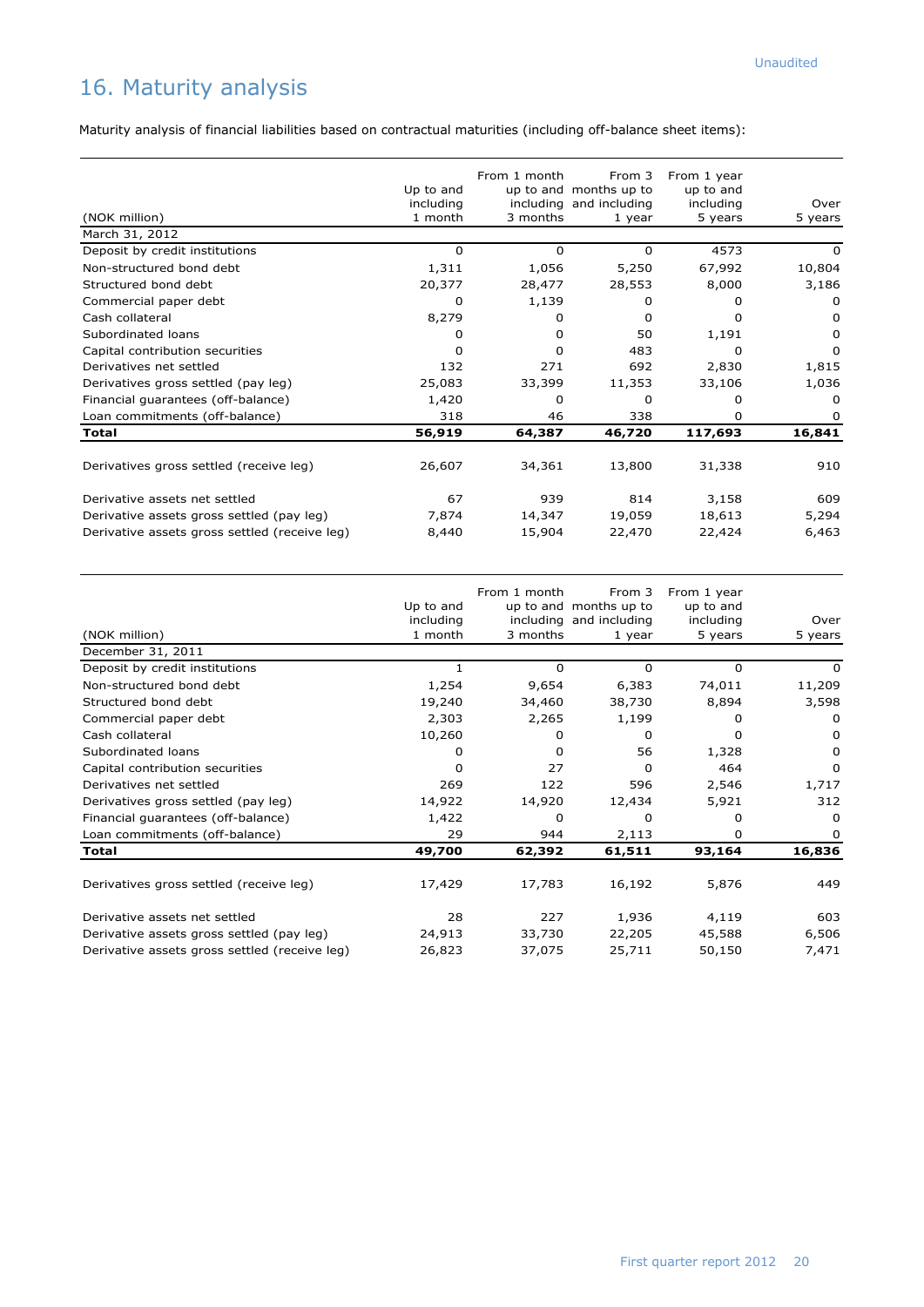| (NOK million)                                 | Up to and<br>including<br>1 month | From 1 month<br>3 months | From 3<br>up to and months up to<br>including and including<br>1 year | From 1 year<br>up to and<br>including<br>5 years | Over<br>5 years |
|-----------------------------------------------|-----------------------------------|--------------------------|-----------------------------------------------------------------------|--------------------------------------------------|-----------------|
| March 31, 2011                                |                                   |                          |                                                                       |                                                  |                 |
| Deposit by credit institutions                | 43                                |                          |                                                                       | 4573                                             |                 |
| Non-structured bond debt                      | 10,480                            | 1,497                    | 19,482                                                                | 48,187                                           | 19,548          |
| Structured bond debt                          | 19,492                            | 29,295                   | 38,907                                                                | 9,880                                            | 3,865           |
| Commercial paper debt                         | 5,380                             | 3,418                    | 138                                                                   | 0                                                | 0               |
| Cash collateral                               | 5,895                             | $\Omega$                 | 0                                                                     | 0                                                | <sup>0</sup>    |
| Subordinated loans                            | 332                               | 83                       | 48                                                                    | 1,191                                            | O               |
| Capital contribution securities               | 0                                 | 0                        | 26                                                                    | 469                                              | $\Omega$        |
| Derivatives net settled                       | 98                                | 134                      | 179                                                                   | 2,566                                            | 2,152           |
| Derivatives gross settled (pay leg)           | 32,905                            | 53,649                   | 23,457                                                                | 29,032                                           | 1,749           |
| Financial guarantees (off-balance)            | 0                                 | 0                        | 0                                                                     | 0                                                | 0               |
| Loan commitments (off-balance)                | 0                                 | 0                        | 0                                                                     | 0                                                | 0               |
| Total                                         | 74,624                            | 88,076                   | 82,237                                                                | 95,898                                           | 27,314          |
|                                               |                                   |                          |                                                                       |                                                  |                 |
| Derivatives gross settled (receive leg)       | 34,253                            | 53,820                   | 25,583                                                                | 27,224                                           | 2,123           |
| Derivative assets net settled                 | 648                               | 824                      | 685                                                                   | 2,916                                            | 587             |
| Derivative assets gross settled (pay leg)     | 3,271                             | 10,736                   | 8,933                                                                 | 10,863                                           | 6,921           |
| Derivative assets gross settled (receive leg) | 3,756                             | 12,184                   | 11,726                                                                | 14,584                                           | 8,231           |

The figures in the above table and in the additional disclosures regarding derivatives below the table include principal and interest payable (receivable) at nominal value. First possible call dates and trigger dates, according to the contracts, are applied in the classification of the maturities. For derivatives gross settled, pay leg represents the contractual cash flows to be paid by the Company to the derivative counterparty while receive leg represents the contractual cash flows to be received from the derivative counterparty.

The Company manages its liquidity risk, inter alia, by monitoring the difference between expected maturities of its assets and liabilities.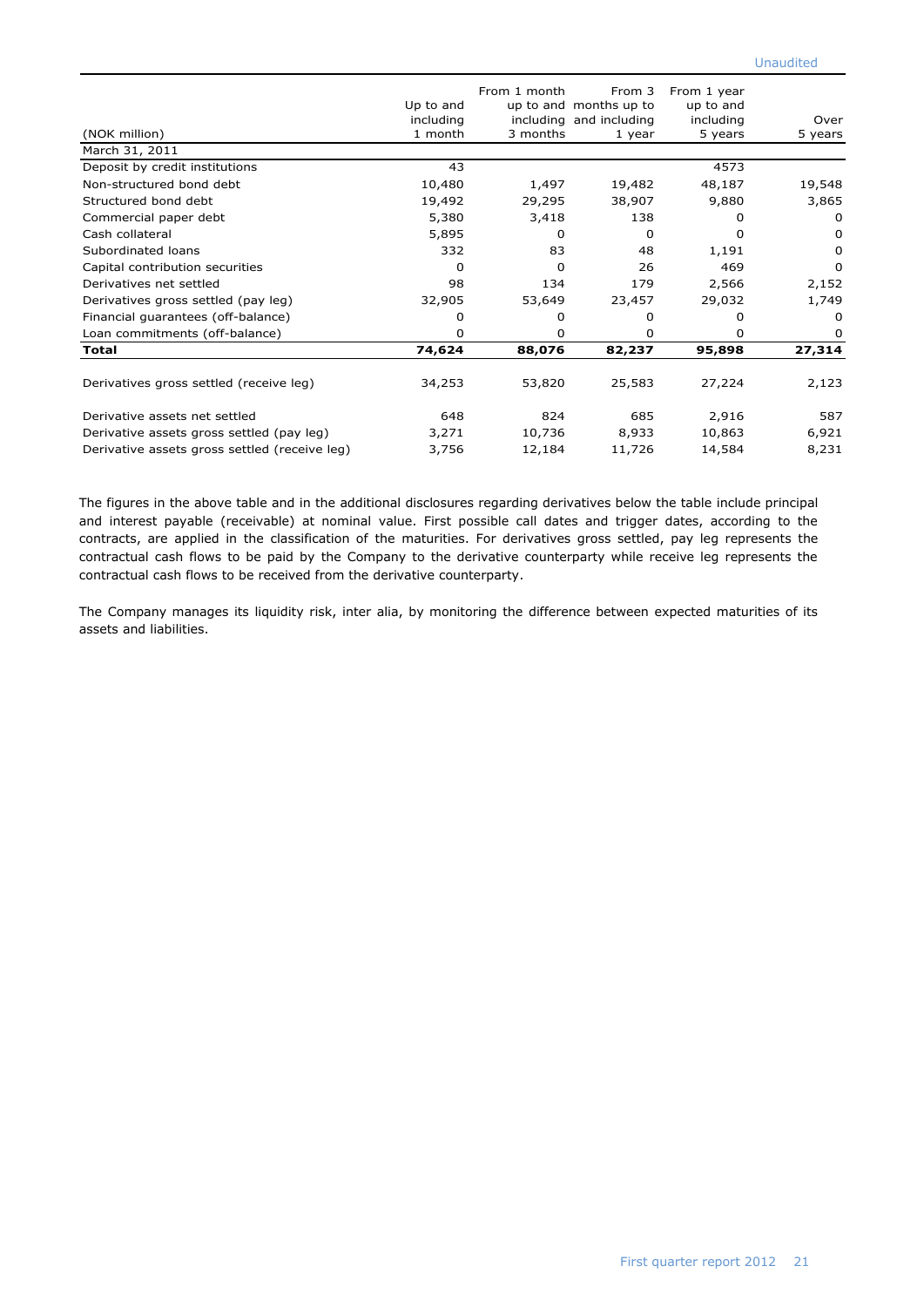Maturity analysis of financial assets and liabilities based on expected maturities:

|                                                              | Up to and<br>including | From 1    | From 3<br>month up to months up to<br>and including and including | From 1 year<br>up to and<br>including | Over      |            |
|--------------------------------------------------------------|------------------------|-----------|-------------------------------------------------------------------|---------------------------------------|-----------|------------|
| (NOK million)                                                | 1 month                | 3 months  | 1 year                                                            | 5 years                               | 5 years   | Total      |
| March 31, 2012                                               |                        |           |                                                                   |                                       |           |            |
|                                                              |                        |           |                                                                   |                                       |           |            |
| <b>Assets</b>                                                |                        |           |                                                                   |                                       |           |            |
| Loans and receivables due from                               |                        |           |                                                                   |                                       |           |            |
| credit institutions                                          | 8,736                  | 2,113     | 3,983                                                             | 17,031                                | 1,990     | 33,852     |
| Loans and receivables due from<br>customers                  |                        |           |                                                                   |                                       |           |            |
| <b>Securities</b>                                            | 903                    | 3,515     | 6,984                                                             | 42,628                                | 44,009    | 98,041     |
|                                                              | 1,584                  | 6,136     | 13,056                                                            | 18,383                                | 9,175     | 48,334     |
| Derivatives net settled<br>Derivatives gross settled (paying | 67                     | 938       | 819                                                               | 3,579                                 | 1,546     | 6,949      |
| leg)                                                         | (5, 729)               | (6, 132)  | (16, 119)                                                         | (23,880)                              | (13, 488) | (65, 348)  |
| Derivatives gross settled                                    |                        |           |                                                                   |                                       |           |            |
| (receiving leg)                                              | 5,852                  | 6,370     | 17,282                                                            | 28,353                                | 18,052    | 75,908     |
| Cash collateral                                              | 9                      | 4,964     | 17                                                                | 0                                     | 0         | 4,989      |
| <b>Total assets</b>                                          | 11,422                 | 17,904    | 26,022                                                            | 86,094                                | 61,284    | 202,725    |
|                                                              |                        |           |                                                                   |                                       |           |            |
| <b>Liabilities</b>                                           |                        |           |                                                                   |                                       |           |            |
| Deposits by credit institutions                              | 0                      | 0         | 0                                                                 | 4,573                                 | 0         | 4,573      |
| Commercial paper debt                                        | 0                      | 1,139     | 0                                                                 | 0                                     | 0         | 1,139      |
| Non-structured bond debt                                     | 1,311                  | 1,056     | 5,250                                                             | 67,992                                | 10,804    | 86,413     |
| Structured bond debt                                         | 3,879                  | 4,505     | 16,106                                                            | 30,613                                | 35,146    | 90,249     |
| Derivatives net settled<br>Derivatives gross settled (paying | 151                    | 271       | 691                                                               | 2,814                                 | 1,818     | 5,745      |
| leg)<br>Derivatives gross settled                            | 14,865                 | 24,009    | 6,754                                                             | 46,551                                | 12,095    | 104,274    |
| (receiving leg)                                              | (14, 280)              | (23, 490) | (6, 410)                                                          | (46, 275)                             | (16, 404) | (106, 858) |
| Cash collateral                                              | 0                      | 8,279     | 0                                                                 | 0                                     | 0         | 8,279      |
| Subordinated loans                                           | 0                      | 0         | 50                                                                | 1,191                                 | 0         | 1,241      |
| Capital contribution securities                              | 0                      | 0         | 483                                                               | 0                                     | 0         | 483        |
| <b>Total liabilities</b>                                     | 5,927                  | 15,768    | 22,924                                                            | 107,459                               | 43,460    | 195,538    |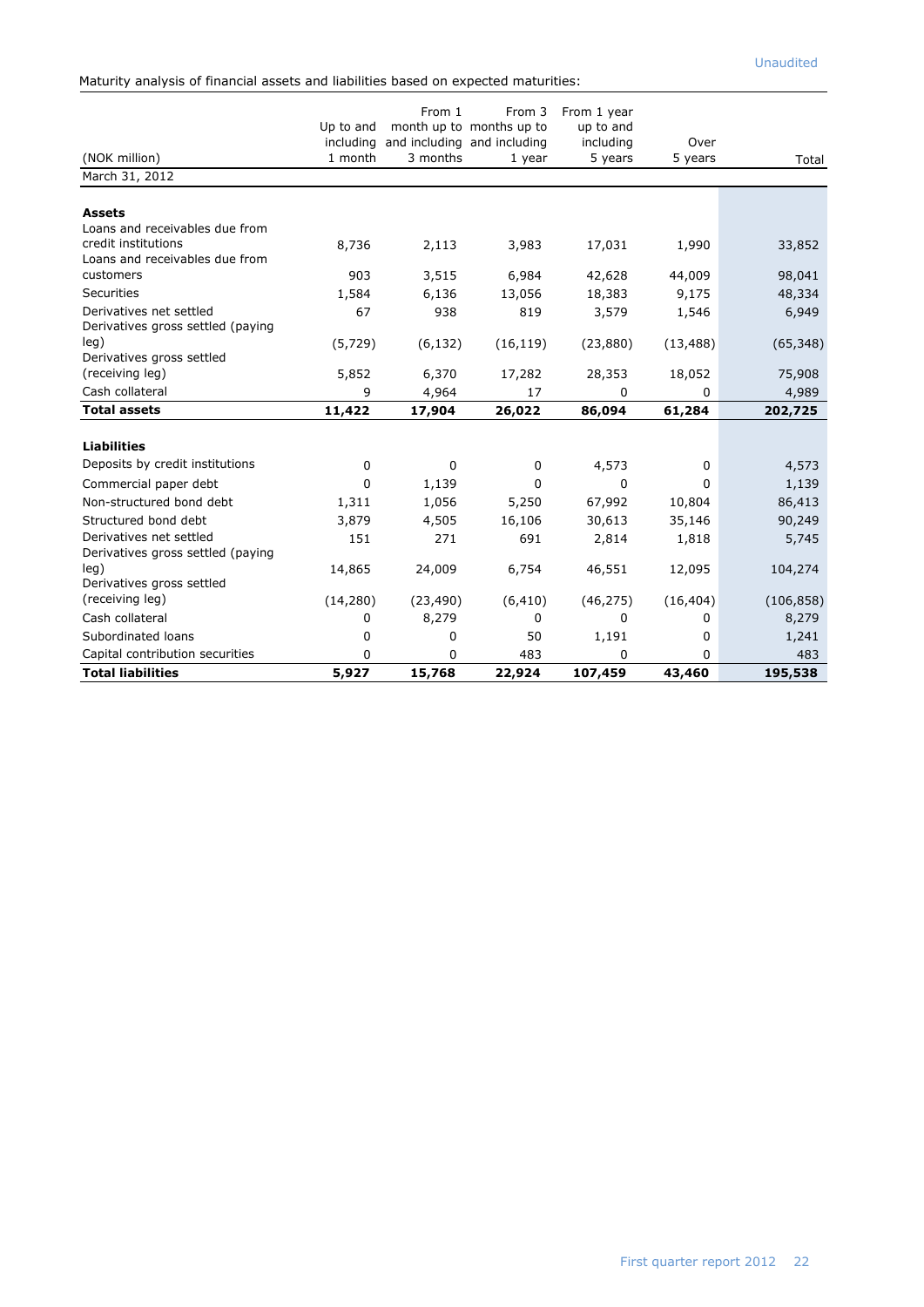|                                   |           | From 1    | From 3                      | From 1 year |           |              |
|-----------------------------------|-----------|-----------|-----------------------------|-------------|-----------|--------------|
|                                   | Up to and |           | month up to months up to    | up to and   |           |              |
|                                   | including |           | and including and including | including   | Over      |              |
| (NOK million)                     | 1 month   | 3 months  | 1 year                      | 5 years     | 5 years   | Total        |
| December 31, 2011                 |           |           |                             |             |           |              |
| <b>Assets</b>                     |           |           |                             |             |           |              |
| Loans and receivables due from    |           |           |                             |             |           |              |
| credit institutions               | 11,995    | 1,898     | 6,003                       | 18,484      | 2,213     | 40,593       |
| Loans and receivables due from    |           |           |                             |             |           |              |
| customers                         | 528       | 3,644     | 11,751                      | 50,760      | 45,694    | 112,378      |
| <b>Securities</b>                 | 4,555     | 7,649     | 21,156                      | 13,251      | 10,387    | 56,999       |
| Derivatives net settled           | 28        | 227       | 1,937                       | 4,567       | 1,446     | 8,205        |
| Derivatives gross settled (paying |           |           |                             |             |           |              |
| leg)                              | (22, 797) | (25, 556) | (19, 467)                   | (49, 578)   | (15, 719) | (133, 117)   |
| Derivatives gross settled         |           |           |                             |             |           |              |
| (receiving leg)                   | 24,007    | 26,515    | 20,468                      | 54,896      | 21,228    | 147,113      |
| Cash collateral                   | 0         | 4,613     | 0                           | 0           | 0         | 4,613        |
| <b>Total assets</b>               | 18,317    | 18,990    | 41,847                      | 92,380      | 65,249    | 236,783      |
|                                   |           |           |                             |             |           |              |
| <b>Liabilities</b>                |           |           |                             |             |           |              |
| Deposits by credit institutions   | 1         | 0         | 0                           | 0           | 0         | $\mathbf{1}$ |
| Commercial paper debt             | 2,303     | 2,265     | 1,199                       | 0           | 0         | 5,766        |
| Non-structured bond debt          | 1,254     | 9,654     | 6,383                       | 74,011      | 11,209    | 102,512      |
| Structured bond debt              | 2,085     | 3,715     | 20,091                      | 42,762      | 46,625    | 115,278      |
| Derivatives net settled           | 269       | 122       | 578                         | 2,459       | 1,677     | 5,104        |
| Derivatives gross settled (paying |           |           |                             |             |           |              |
| leg)                              | 3,910     | 2,217     | 3,581                       | 26,476      | 12,640    | 48,824       |
| Derivatives gross settled         |           |           |                             |             |           |              |
| (receiving leg)                   | (3,905)   | (2, 299)  | (3,836)                     | (29, 023)   | (18, 742) | (57, 806)    |
| Cash collateral                   | 0         | 10,260    | 0                           | 0           | 0         | 10,260       |
| Subordinated loans                | 0         | 0         | 56                          | 1,328       | 0         | 1,384        |
| Capital contribution securities   | 0         | 27        | 0                           | 464         | 0         | 492          |
| <b>Total liabilities</b>          | 5,918     | 25,960    | 28,050                      | 118,477     | 53,410    | 231,815      |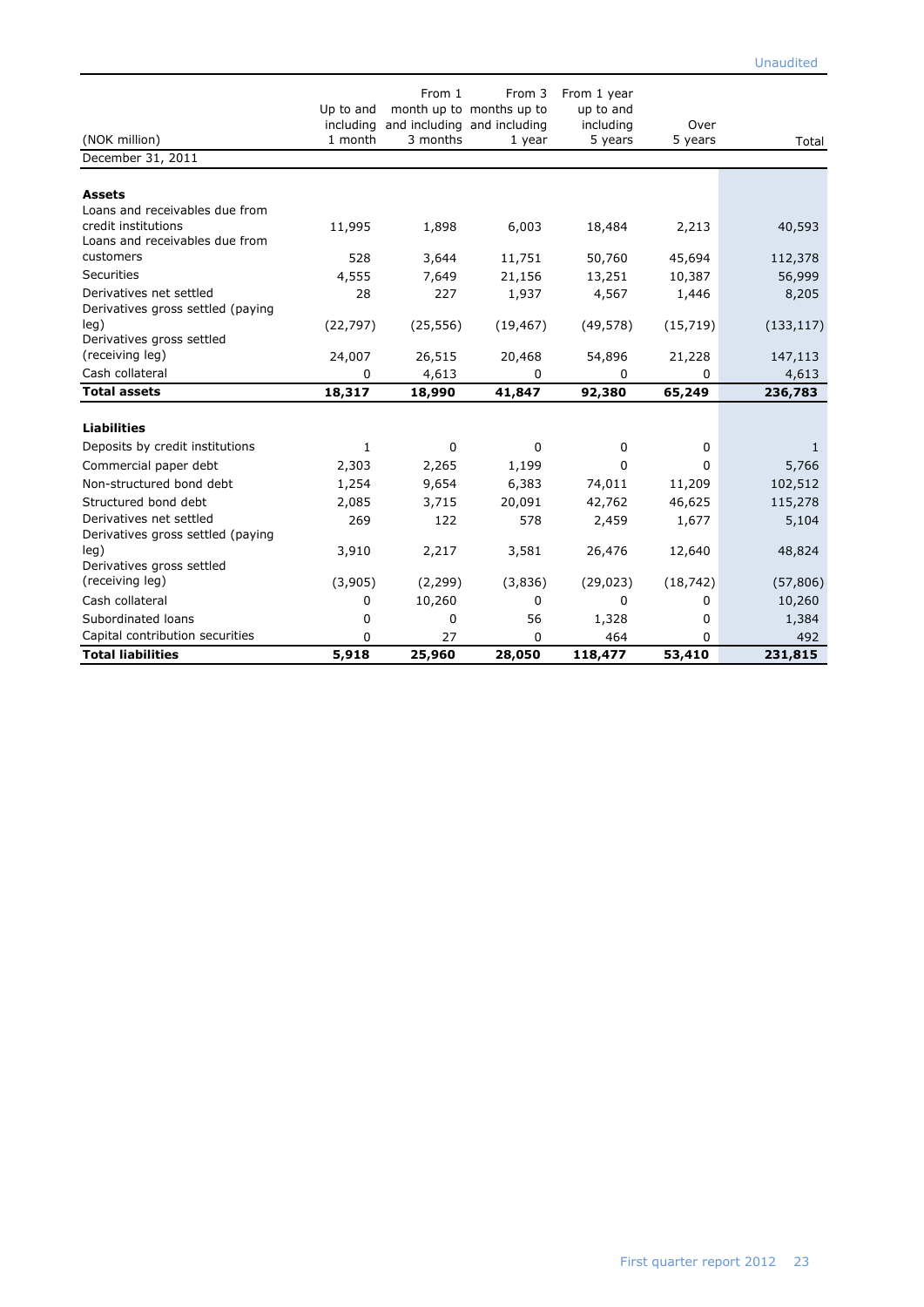| (NOK million)                                                | Up to and<br>including<br>1 month | From 1<br>3 months | From 3<br>month up to months up to<br>and including and including<br>1 year | From 1 year<br>up to and<br>including<br>5 years | Over<br>5 years | Total      |
|--------------------------------------------------------------|-----------------------------------|--------------------|-----------------------------------------------------------------------------|--------------------------------------------------|-----------------|------------|
| March 31, 2011                                               |                                   |                    |                                                                             |                                                  |                 |            |
| <b>Assets</b><br>Loans and receivables due from              |                                   |                    |                                                                             |                                                  |                 |            |
| credit institutions<br>Loans and receivables due from        | 6,528                             | 250                | 3,856                                                                       | 20,900                                           | 3,061           | 34,595     |
| customers                                                    | 688                               | 5,810              | 9,505                                                                       | 47,778                                           | 45,704          | 109,485    |
| Securities                                                   | 4,662                             | 13,081             | 16,517                                                                      | 24,197                                           | 10,129          | 68,587     |
| Derivatives net settled<br>Derivatives gross settled (paying | 648                               | 824                | 686                                                                         | 3,149                                            | 1,232           | 6,539      |
| leg)<br>Derivatives gross settled                            | (1,787)                           | (4,938)            | (4, 362)                                                                    | (16, 924)                                        | (12, 678)       | (40, 689)  |
| (receiving leg)                                              | 1,938                             | 5,251              | 5,410                                                                       | 21,574                                           | 16,451          | 50,625     |
| Cash collateral                                              | 19                                | 5,907              | 37                                                                          | 0                                                | 0               | 5,963      |
| <b>Total assets</b>                                          | 12,696                            | 26,185             | 31,649                                                                      | 100,675                                          | 63,900          | 235,105    |
|                                                              |                                   |                    |                                                                             |                                                  |                 |            |
| <b>Liabilities</b>                                           |                                   |                    |                                                                             |                                                  |                 |            |
| Deposits by credit institutions                              | 43                                | 0                  | 0                                                                           | 0                                                | 0               | 43         |
| Commercial paper debt                                        | 5,380                             | 3,418              | 138                                                                         | 0                                                | 0               | 8,936      |
| Non-structured bond debt                                     | 10,480                            | 1,497              | 19,482                                                                      | 48,187                                           | 19,548          | 99,194     |
| Structured bond debt                                         | 1,762                             | 5,163              | 15,582                                                                      | 37,415                                           | 51,218          | 111,140    |
| Derivatives net settled<br>Derivatives gross settled (paying | 98                                | 134                | 167                                                                         | 864                                              | (4, 139)        | (2,876)    |
| leq)<br>Derivatives gross settled                            | 21,416                            | 42,171             | 17,270                                                                      | 44,018                                           | 15,692          | 140,568    |
| (receiving leg)                                              | (20, 385)                         | (40, 392)          | (16, 259)                                                                   | (44, 332)                                        | (22,063)        | (143, 431) |
| Cash collateral                                              | 0                                 | 5,895              | 0                                                                           | 0                                                | 0               | 5,895      |
| Subordinated loans                                           | 332                               | 83                 | 48                                                                          | 1,191                                            | 0               | 1,653      |
| Capital contribution securities                              | 0                                 | 0                  | 26                                                                          | 469                                              | 0               | 496        |
| <b>Total liabilities</b>                                     | 19,126                            | 17,970             | 36,453                                                                      | 87,812                                           | 60,257          | 221,617    |

For the figures in the above table, call and trigger dates as estimated in models are applied in the classification of the maturities. For some issues with call and trigger optionalities, the expected maturity is estimated using a sophisticated valuation system. The actual maturities might differ from these estimations.

## 17. Contingencies

The contingencies are:

- a) One of Eksportfinans' borrowers reclaimed paid break cost in an amount of approximately NOK 19 million in connection with voluntary prepayment of loans. Eksportfinans refuted the claim and the dispute came to trial at Oslo City Court (Oslo Tingrett) that began August 26, 2010. Pronouncement of judgment has been served on the parties. The judgment went against Eksportfinans. Eksportfinans appealed the judgment to the High Court (Borgarting Lagmannsrett) and on March 3, 2012 the Company was acquitted on all charges and rewarded full compensation on all trial expenses. The counterparty has decided not to appeal and the judgment has full legal force and effect.
- b) In 2009 Eksportfinans and Kommunal Landspensjonskasse gjensidige forsikringsselskap (KLP) entered into a sales and purchase agreement (SPA) for the sale of Eksportfinans's wholly owned subsidiary Kommunekreditt Norge AS (Kommunekreditt). In the SPA Eksportfinans made certain representations that among others included that (1) KLP could rely on an agreement and a guarantee document with respect to a counter guarantee provided by a Norwegian bank to Kommunekreditt and (2) the list and characterization of loans as part of the due diligence process was correct in all material respect.

With respect to (1) above: KLP and Eksportfinans went to trial in February this year. The Judgment went against Eksportfinans. Eksportfinans has appealed the judgment. Appropriate accruals have been made regarding this contingency.